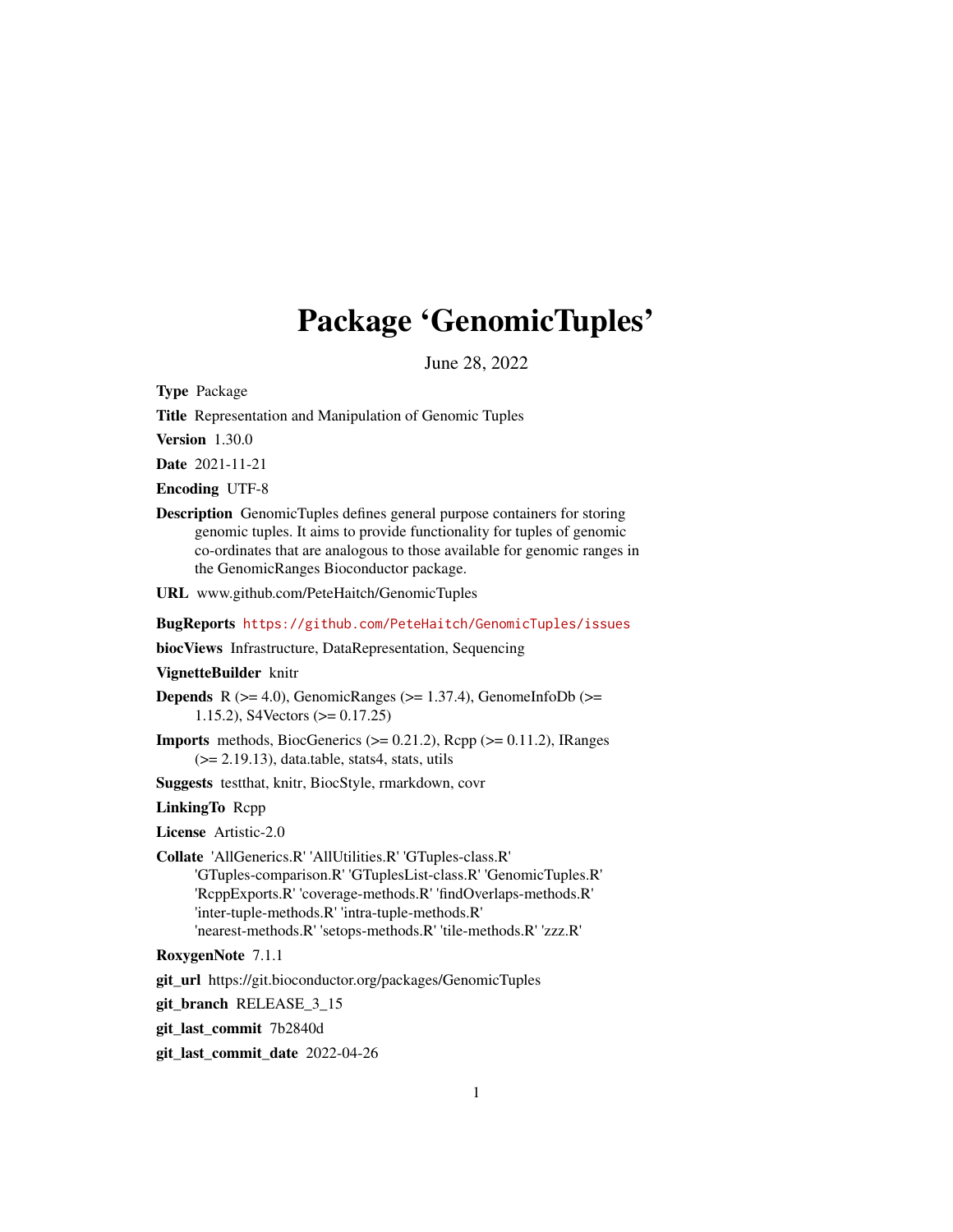### <span id="page-1-0"></span>Date/Publication 2022-06-28

Author Peter Hickey [aut, cre], Marcin Cieslik [ctb], Hervé Pagès [ctb]

Maintainer Peter Hickey <peter.hickey@gmail.com>

# R topics documented:

|       | $findOverlaps-methods \dots \dots \dots \dots \dots \dots \dots \dots \dots \dots \dots \dots \dots \dots \dots \dots \dots$ |  |
|-------|------------------------------------------------------------------------------------------------------------------------------|--|
|       |                                                                                                                              |  |
|       |                                                                                                                              |  |
|       |                                                                                                                              |  |
|       |                                                                                                                              |  |
|       |                                                                                                                              |  |
|       |                                                                                                                              |  |
|       |                                                                                                                              |  |
| Index |                                                                                                                              |  |

GenomicTuples-package *Representation and manipulation of genomic tuples.*

# Description

GenomicTuples defines general purpose containers for storing genomic tuples. It aims to provide functionality for tuples of genomic co-ordinates that are analogous to those available for genomic ranges in the GenomicRanges Bioconductor package.

# Details

Please refer to the vignettes to see how to use the GenomicTuples package.

# References

Peter F Hickey (2016). Representation and Manipulation of Genomic Tuples in R. *JOSS*. URL <http://dx.doi.org/10.21105/joss.00020>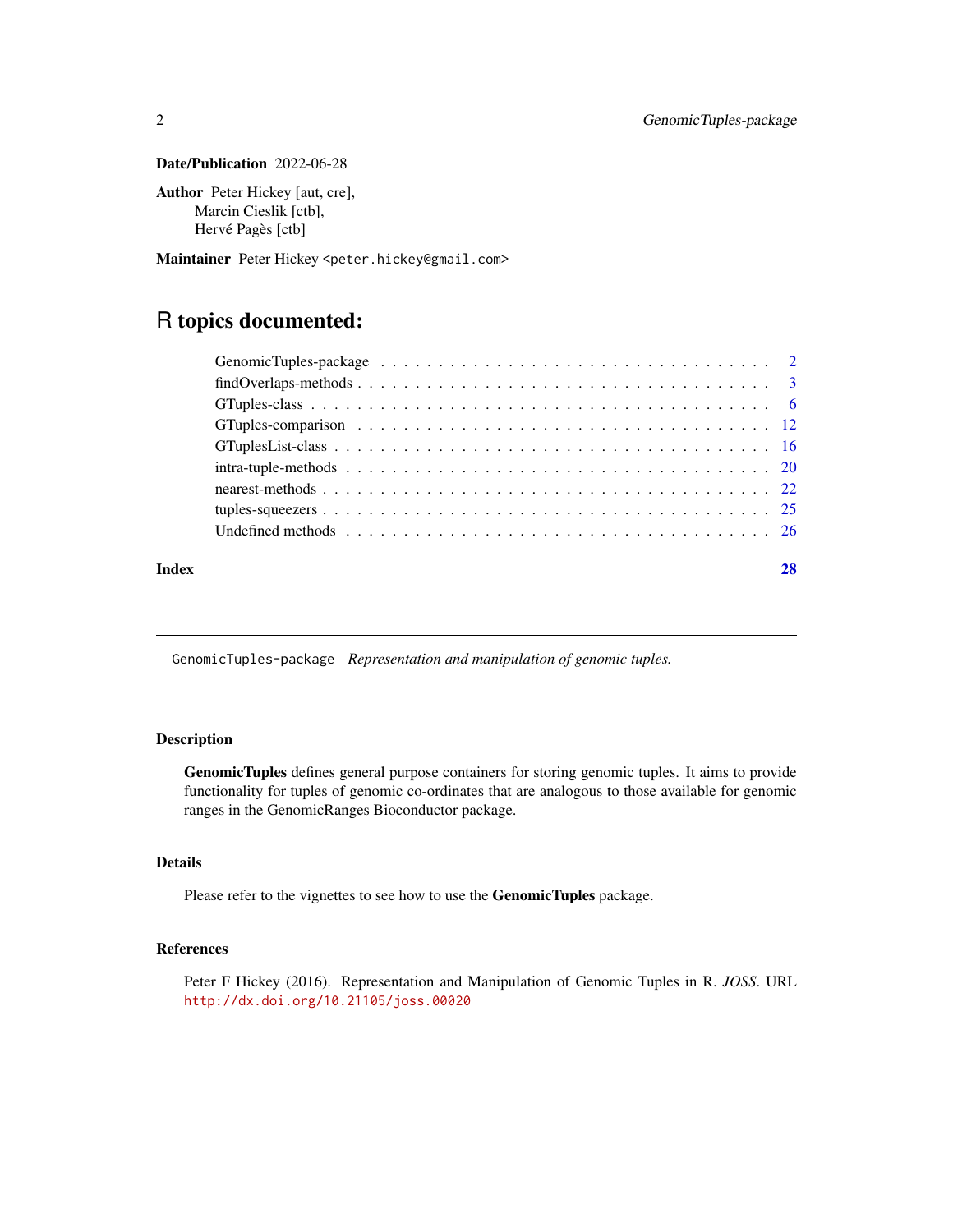<span id="page-2-2"></span><span id="page-2-0"></span>findOverlaps-methods *Finding overlapping genomic tuples*

# <span id="page-2-1"></span>**Description**

Various methods for finding/counting overlaps between objects containing genomic tuples. This man page describes the methods that operate on [GTuples](#page-5-1) and [GTuplesList](#page-15-1) objects.

NOTE: The [?findOverlaps](#page-2-1) generic function is defined and documented in the IRanges package. The findOverlaps method for [GenomicRanges](#page-0-0) and [GRangesList](#page-0-0) objects are defined and documented in the GenomicRanges package.

[GTuples](#page-5-1) and [GTuplesList](#page-15-1) objects also support countOverlaps, overlapsAny, and subsetByOverlaps thanks to the default methods defined in the IRanges package and to the findOverlaps and countOverlaps methods defined in this package and documented below.

### Usage

```
## S4 method for signature 'GTuples,GTuples'
findOverlaps(query, subject,
   maxgap = -1L, minoverlap = OL,
    type = c("any", "start", "end", "within", "equal"),
    select = c("all", "first", "last", "arbitrary"),
    ignore.strand = FALSE)
## S4 method for signature 'GTuples,GTuples'
countOverlaps(query, subject,
   maxgap = -1L, minoverlap = OL,
    type = c("any", "start", "end", "within", "equal"),
    ignore.strand = FALSE)
```
#### Arguments

query, subject A [GTuples](#page-5-1) or [GTuplesList](#page-15-1) object.

type See details below. maxgap, minoverlap

> See [?findOverlaps](#page-2-1) in the IRanges package for a description of these arguments.

select When select is "all" (the default), the results are returned as a [Hits](#page-0-0) object. Otherwise the returned value is an integer vector parallel to query (i.e. same length) containing the first, last, or arbitrary overlapping interval in subject, with NA indicating intervals that did not overlap any intervals in subject.

ignore.strand When set to TRUE, the strand information is ignored in the overlap calculations.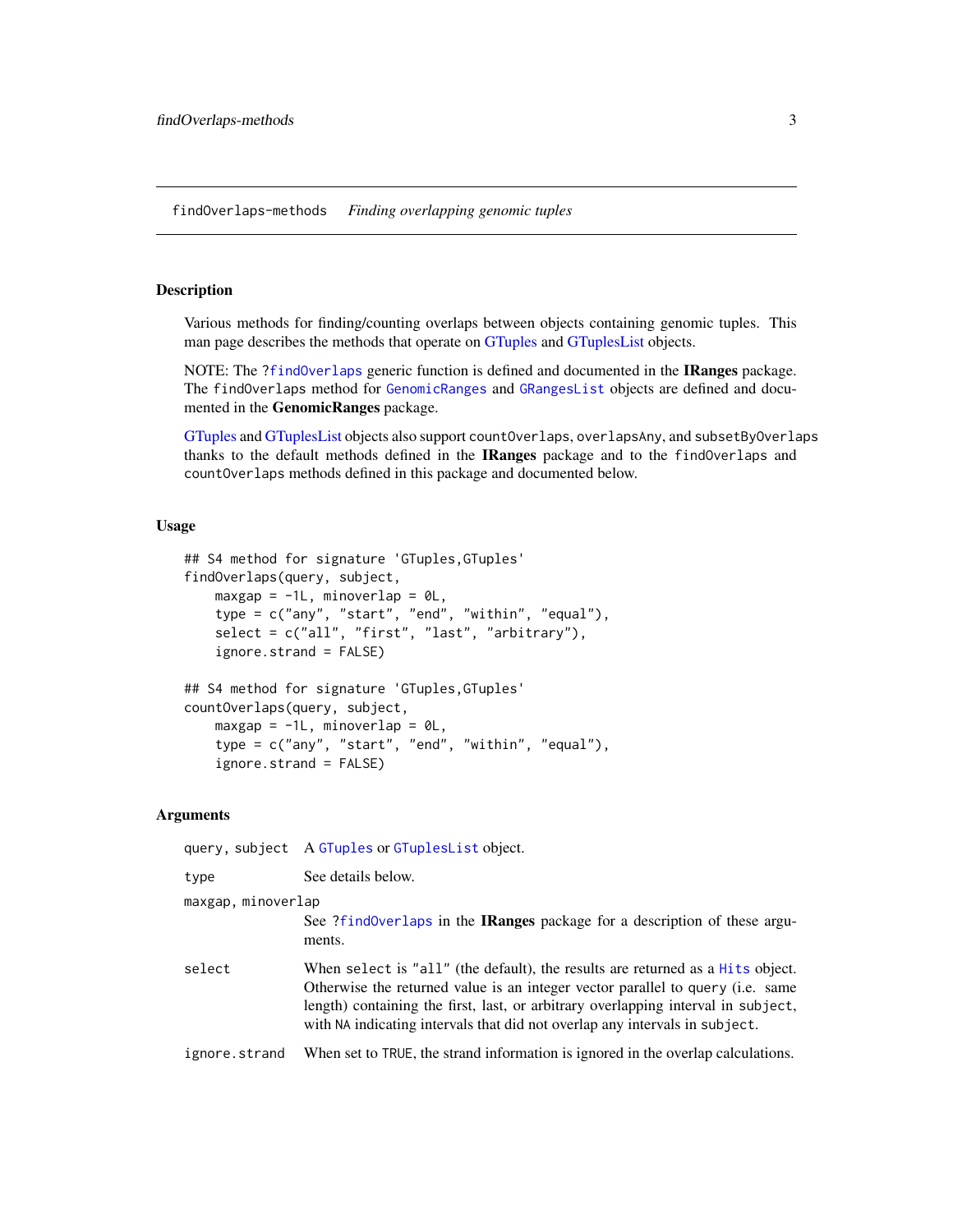#### <span id="page-3-0"></span>Details

The findOverlaps-based methods involving genomic tuples, either through [GTuples](#page-5-1) or [GTuplesList](#page-15-1) objects, can search for *tuple-tuple*, *tuple-range* and *range-tuple* overlaps. Each of these are described below, with attention paid to the important special case of finding "equal tuple-tuple overlaps".

Equal tuple-tuple overlaps When the query and the subject are both [GTuples](#page-5-1) objects and type = "equal", findOverlaps uses the seqnames ([seqnames](#page-0-0)), positions ([tuples,GTuples-method](#page-0-0)) and strand ([strand](#page-0-0)) to determine which tuples from the query exactly match those in the subject, where a strand value of " $*$ " is treated as occurring on both the " $+$ " and " $-$ " strand. An overlap is recorded when a tuple in the query and a tuple in the subject have the same sequence name, have a compatible pairing of strands (e.g.  $" + "/" +", "-"/" -", "*"/" +", "*"/" -", "$ etc.), and have identical positions.

NOTE: Equal tuple-tuple overlaps can only be computed if size(query) is equal to size(subject).

Other tuple-tuple overlaps When the query and the subject are [GTuples](#page-5-1) or [GTuplesList](#page-15-1) objects and type = "any", "start", "end" or "within", findOverlaps treats the tuples as if they were ranges, with ranges given by  $[pos_1, pos_m]$  and where m is the size, GTuples-method of the tuples. This is done via inheritance so that a [GTuples](#page-5-1) (resp. [GTuplesList](#page-15-1)) object is treated as a [GRanges](#page-0-0) (resp. [GRangesList](#page-0-0)) and the appropriate findOverlaps method is dispatched upon.

NOTE: This is the only type of overlap finding available when either the query and subject are [GTuplesList](#page-15-1) objects. This is following the behaviour of [findOverlaps,GRangesList,GRangesList-method](#page-0-0) that allows type = "any", "start", "end" or "within" but does not allow type = "equal".

tuple-range and range-tuple overlaps When one of the query and the subject is not a [GTuples](#page-5-1) or [GTuplesList](#page-15-1) objects, findOverlaps treats the tuples as if they were ranges, with ranges given by  $[pos_1, pos_m]$  and where m is the size, GTuples-method of the tuples. This is done via inheritance so that a [GTuples](#page-5-1) (resp. [GTuplesList](#page-15-1)) object is treated as a [GRanges](#page-0-0) (resp. [GRangesList](#page-0-0)) and the appropriate findOverlaps method is dispatched upon.

In the context of findOverlaps, a feature is a collection of tuples/ranges that are treated as a single entity. For [GTuples](#page-5-1) objects, a feature is a single tuple; while for [GTuplesList](#page-15-1) objects, a feature is a list element containing a set of tuples. In the results, the features are referred to by number, which run from 1 to length(query)/length(subject).

#### Value

For findOverlaps, either a [Hits](#page-0-0) object when select = "all" or an integer vector otherwise.

For countOverlaps, an integer vector containing the tabulated query overlap hits.

For overlapsAny a logical vector of length equal to the number of tuples/ranges in query indicating those that overlap any of the tuples/ranges in subject.

For subsetByOverlaps an object of the same class as query containing the subset that overlapped at least one entity in subject.

#### Author(s)

Peter Hickey for methods involving [GTuples](#page-5-1) and [GTuplesList](#page-15-1). P. Aboyoun, S. Falcon, M. Lawrence, N. Gopalakrishnan, H. Pagès and H. Corrada Bravo for all the real work underlying the powerful findOverlaps functionality.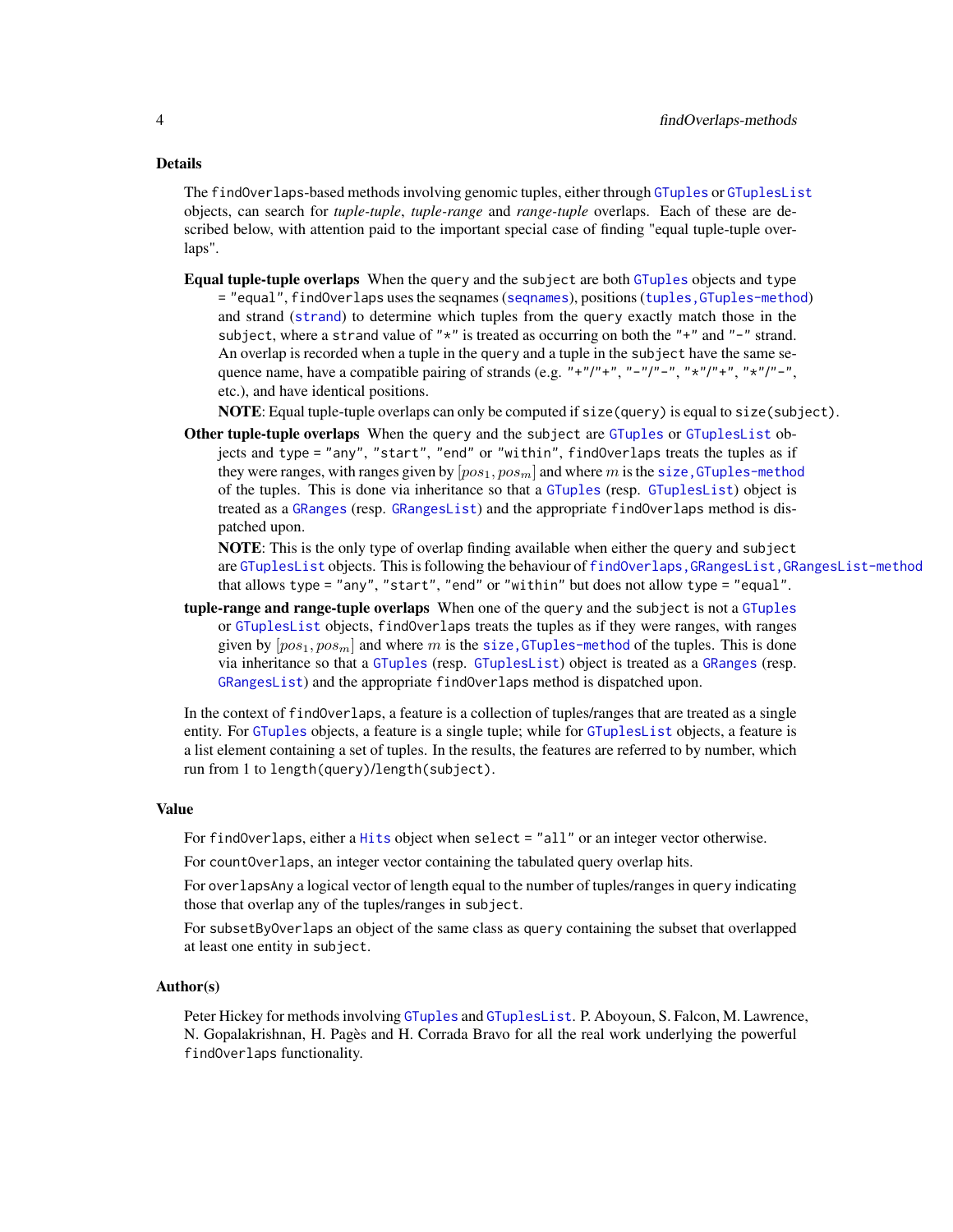# <span id="page-4-0"></span>See Also

- Please see the package vignette for an extended discussion of overlaps involving genomic tuples, which is available by typing vignette(topic = 'GenomicTuplesIntroduction', package = 'GenomicTuples') at the R prompt.
- [findOverlaps](#page-2-1)
- [findOverlaps](#page-2-1)
- [Hits](#page-0-0)
- [GTuples](#page-5-2)
- [GTuplesList](#page-15-2)
- [GRanges](#page-0-0)
- [GRangesList](#page-0-0)

```
## GTuples object containing 3-tuples:
gt3 <- GTuples(seqnames = c('chr1', 'chr1', 'chr1', 'chr1', 'chr2'),
               tuples = matrix(c(10L, 10L, 10L, 10L, 10L, 20L, 20L, 20L, 25L,
                                 20L, 30L, 30L, 35L, 30L, 30L), ncol = 3),
               strand = c('+'', '-'', '*/', '+'', '+''))## GTuplesList object
gt13 \leftarrow GTuplesList(A = gt3[1:3], B = gt3[4:5])
## Find equal genomic tuples:
findOverlaps(gt3, gt3, type = 'equal')
## Note that this is different to the results if the tuples are treated as
## ranges since this ignores the "internal positions" (pos2):
findOverlaps(granges(gt3), granges(gt3), type = 'equal')
## Scenarios where tuples are treated as ranges:
findOverlaps(gt3, gt3, type = 'any')
findOverlaps(gt3, gt3, type = 'start')
findOverlaps(gt3, gt3, type = 'end')
findOverlaps(gt3, gt3, type = 'within')
## Overlapping a GTuples and a GTuplesList object (tuples treated as ranges):
table(!is.na(findOverlaps(gtl3, gt3, select="first")))
countOverlaps(gtl3, gt3)
findOverlaps(gtl3, gt3)
subsetByOverlaps(gtl3, gt3)
countOverlaps(gtl3, gt3, type = "start")
findOverlaps(gtl3, gt3, type = "start")
subsetByOverlaps(gtl3, gt3, type = "start")
findOverlaps(gtl3, gt3, select = "first")
```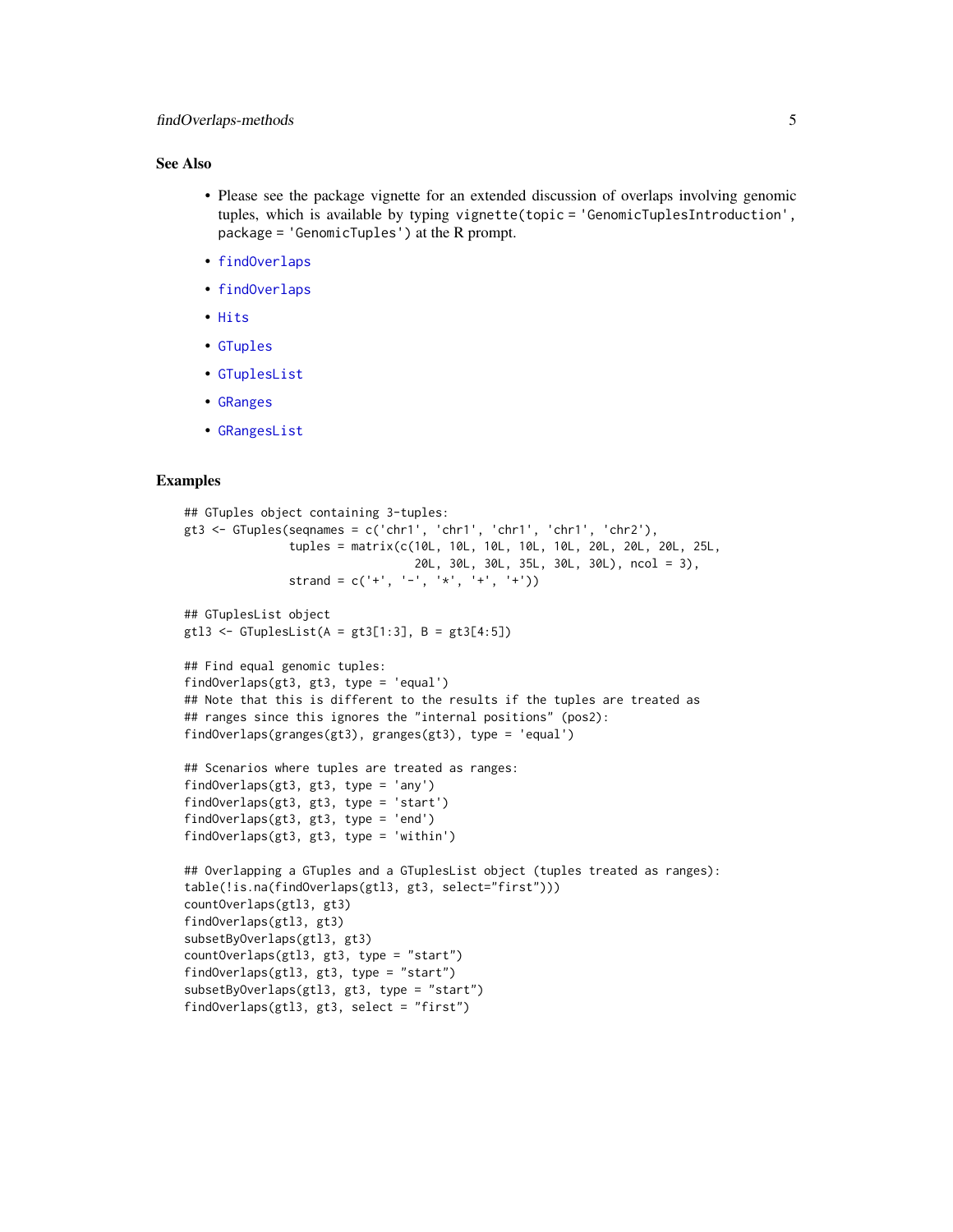<span id="page-5-2"></span><span id="page-5-0"></span>GTuples-class *GTuples objects*

#### <span id="page-5-1"></span>Description

The GTuples class is a container for the genomic tuples and their associated annotations.

### Details

GTuples extends [GRanges](#page-0-0) as a container for genomic tuples rather than genomic ranges. GTuples is a vector of genomic locations and associated annotations. Each element in the vector is comprised of a sequence name, a tuple, a [strand](#page-0-0), and optional metadata columns (e.g. score, GC content, etc.). This information is stored in four components:

sequames a 'factor' R<sub>le</sub> object containing the sequence names.

- tuples externally, a matrix-link object containing the tuples. Internally, an [IRanges](#page-0-0) object storing the first and last position of each tuple and, if required, a matrix storing the "internal" positions of each tuple (see description of internalPos below).
- strand a [Rle](#page-0-0) object containing the strand information.
- mcols a [DataFrame](#page-0-0) object containing the metadata columns. Columns cannot be named "seqnames" "ranges", "tuples", "internalPos", "size", "strand", "seqlevels", "seqlengths", "isCircular", "start", "end", "width", or "element".
- seqinfo a [DataFrame](#page-0-0) object containing information about the set of genomic sequences present in the GTuples object.

#### **Slots**

Since the GTuples class extends the [GRanges](#page-0-0) class it contains the seqnames, ranges, strand, elementMetadata, seqinfo and metadata. The GTuples class also contains two additional slots, size and internalPos.

- size An integer. The size of the genomic tuples stored in the GTuples object.
- internalPos If the size of the genomic tuples is greater than 2, internalPos is an integer matrix storing the "internal" positions of each genomic tuple. Otherwise internalPos is NULL.

#### Constructor

GTuples(seqnames = Rle(), tuples = matrix(), strand = Rle(" $\star$ ", length(seqnames)), ..., seqlengths = NULL, seqinfo = NULL): Creates a GTuples object.

seqnames [Rle](#page-0-0) object, character vector, or factor containing the sequence names.

- tuples matrix object containing the positions of the tuples. The first column should refer to pos1, the second to pos2, etc.
- strand [Rle](#page-0-0) object, character vector, or factor containing the strand information.
- ... Optional metadata columns. These columns cannot be named "start", "end", "width", or "element". A named integer vector "seqlength" can be used instead of seqinfo.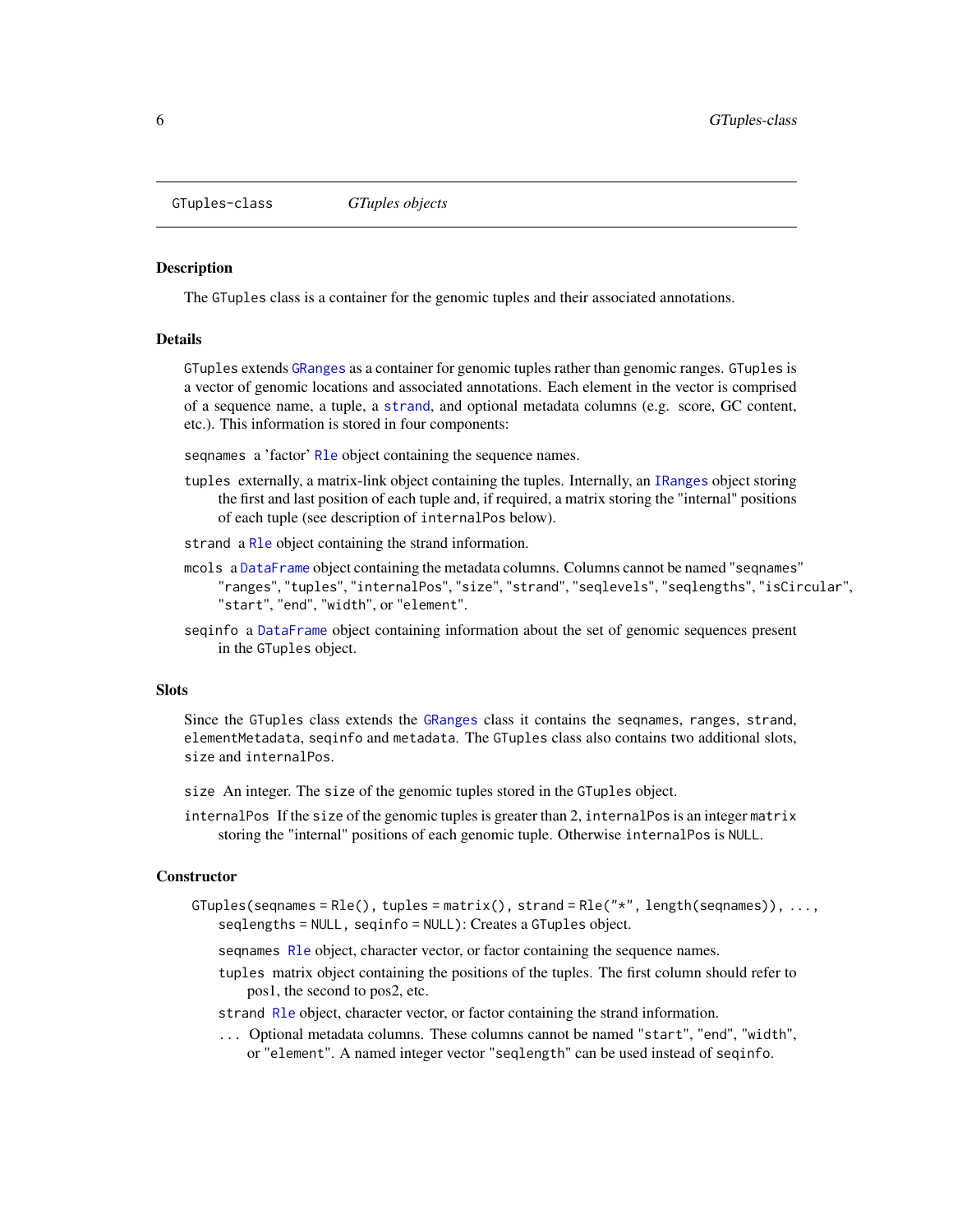- <span id="page-6-0"></span>seqlengths an integer vector named with the sequence names and containing the lengths (or NA) for each level(seqnames).
- seqinfo a [DataFrame](#page-0-0) object containing allowed sequence names and lengths (or NA) for each level(seqnames).

#### Coercion

In the code snippets below, x is a GTuples object.

- as.data.frame(x, row.names = NULL, optional =  $FALSE, ...)$ : Creates a data.frame with columns seqnames (factor), tuples (integer), strand (factor), as well as the additional metadata columns stored in mcols(x). Pass an explicit stringsAsFactors=TRUE/FALSE argument via  $\dots$  to override the default conversions for the metadata columns in mcols(x).
- as.character(x, ignore.strand=FALSE): Turn GTuples object x into a character vector where each tuples in x is represented by a string in format chr1:100,109,115: +. If ignore.strand is TRUE or if *all* the ranges in x are unstranded (i.e. their strand is set to  $\star$ ), then all the strings in the output are in format chr1:100,109,115.

The names on x are propagated to the returned character vector. Its metadata (metadata $(x)$ ) and metadata columns  $(mcols(x))$  are ignored.

as.factor(x): Equivalent to

factor(as.character(x), levels=as.character(sort(unique(x))))

 $aS(x, 'GRangeS'')$ , granges $(x)$ : Creates a [GRanges](#page-0-0) object from a GTuples object. WARNING: This is generally a *destructive* operation because all "internal" positions will be dropped.

#### Accessors

In the following code snippets, x is a GTuples object.

 $size(x)$ : Get the size of the genomic tuples stored in x.

length(x): Get the number of elements.

- seqnames(x), seqnames(x)  $\le$  value: Get or set the sequence names. value can be an [Rle](#page-0-0) object, a character vector, or a factor.
- tuples(x), tuples(x)  $\le$  value: Get the positions of the tuples, which are returned as an integer matrix. value can be an integer matrix.
- ranges(x, use.mcols = FALSE), ranges(x)  $\le$  value: Get or set the ranges in the form of a CompressedIRangesList. value can be a IntegerRangesList object.

WARNING: The use of ranges with GTuples objects is strongly discouraged. It will only get/set  $pos_1$  and  $pos_m$  of the tuples, where m is the size of the tuples, as these are what are stored in the "ranges" slot of a GTuples object.

- names(x), names(x)  $\le$  value: Get or set the names of the elements.
- strand(x), strand(x)  $\le$  value: Get or set the strand. value can be an [Rle](#page-0-0) object, character vector, or factor.
- $mcols(x, use.name = FALSE),  $mcols(x) \le -value$ : Get or set the metadata columns. If use.name = TRUE$ and the metadata columns are not NULL, then the names of x are propagated as the row names of the returned [DataFrame](#page-0-0) object. When setting the metadata columns, the supplied value must be NULL or a data.frame-like object (i.e. [DataFrame](#page-0-0) or [data.frame](#page-0-0)) object holding element-wise metadata.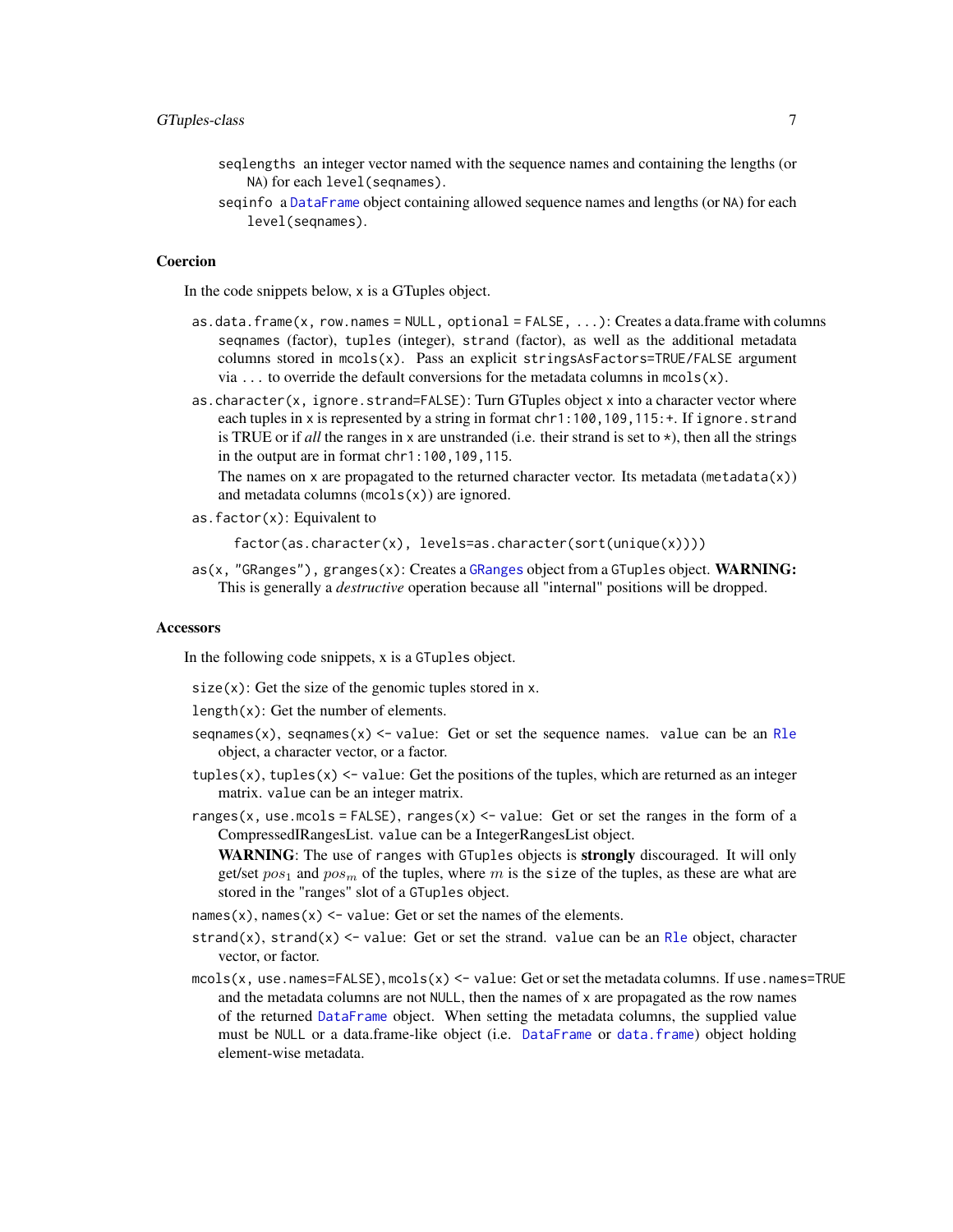- <span id="page-7-0"></span>elementMetadata(x), elementMetadata(x) <- value, values(x), values(x) <- value: Alternatives to mcols functions. Their use is discouraged.
- $seqinfo(x)$ ,  $seqinfo(x) \leq value$ : Get or set the information about the underlying sequences. value must be a [DataFrame](#page-0-0) object.
- $s$ eqlevels(x), seqlevels(x, force=FALSE)  $\le$  value: Get or set the sequence levels. seqlevels(x) is equivalent to seqlevels(seqinfo(x)) or to levels(seqnames(x)), those 2 expressions being guaranteed to return identical character vectors on a GTuples object. value must be a character vector with no NAs. See [?seqlevels](#page-0-0) for more information.
- seqlengths(x), seqlengths(x)  $\le$  value: Get or set the sequence lengths. seqlengths(x) is equivalent to seqlengths(seqinfo(x)). value can be a named non-negative integer or numeric vector eventually with NAs.
- isCircular(x), isCircular(x)  $\le$  value: Get or set the circularity flags. isCircular(x) is equivalent to isCircular(seqinfo(x)). value must be a named logical vector eventually with NAs.
- genome(x), genome(x)  $\leq$  value: Get or set the genome identifier or assembly name for each sequence. genome(x) is equivalent to genome(seqinfo(x)). value must be a named character vector eventually with NAs.
- seqlevelsStyle(x), seqlevelsStyle(x)  $\le$  value: Get or set the seqname style for x. See the [seqlevelsStyle](#page-0-0) generic getter and setter in the **GenomeInfoDb** package for more information.
- $score(x)$ ,  $score(x) \leq value$ : Get or set the "score" column from the element metadata.

#### Tuples methods

- In the following code snippets, x is a GTuples object. **WARNING**: The preferred setter is tuples $(x)$  $\le$  value and the use of start(x)  $\le$  value, end(x)  $\le$  value and width(x)  $\le$  value is discouraged.
- start(x), start(x)  $\le$  value: Get or set pos<sub>1</sub> of the tuples. WARNING: The use of width(x) <- value is discouraged; instead, construct the tuples as the appropriate integer matrix, mvalue, and use  $tuples(x) < -$  mvalue.
- end(x), end(x)  $\le$  value: Get or set  $pos_m$  of the tuples, where m is the size of the tuples. WARNING: The use of end(x)  $\le$  value is discouraged; instead, construct the tuples as the appropriate integer matrix, mvalue, and use  $tuples(x) < -$  mvalue.
- $IPD(x)$ : Get the intra-pair distances (IPD). IPD is only defined for tuples with size  $> 1$ . The IPD of a tuple with size= m is the vector of intra-pair distances,  $(pos_2-pos_1, \ldots, pos_m-pos_{m-1})$ .
- width(x), width(x) <- value: Get or set  $pos_m pos_1$  of the tuples, where m is the size of the tuples. If using width(x) <- value,  $pos_1$  is held fixed and  $pos_m$  is altered. WARNING: The use of width $(x)$   $\le$  value is discouraged; instead, construct the tuples as the appropriate integer matrix, mvalue, and use  $tuples(x) < -$  mvalue.

#### Splitting and Combining

In the following code snippets, x is a GTuples object.

append(x, values, after = length(x)): Inserts the values into x at the position given by after, where x and values are of the same class.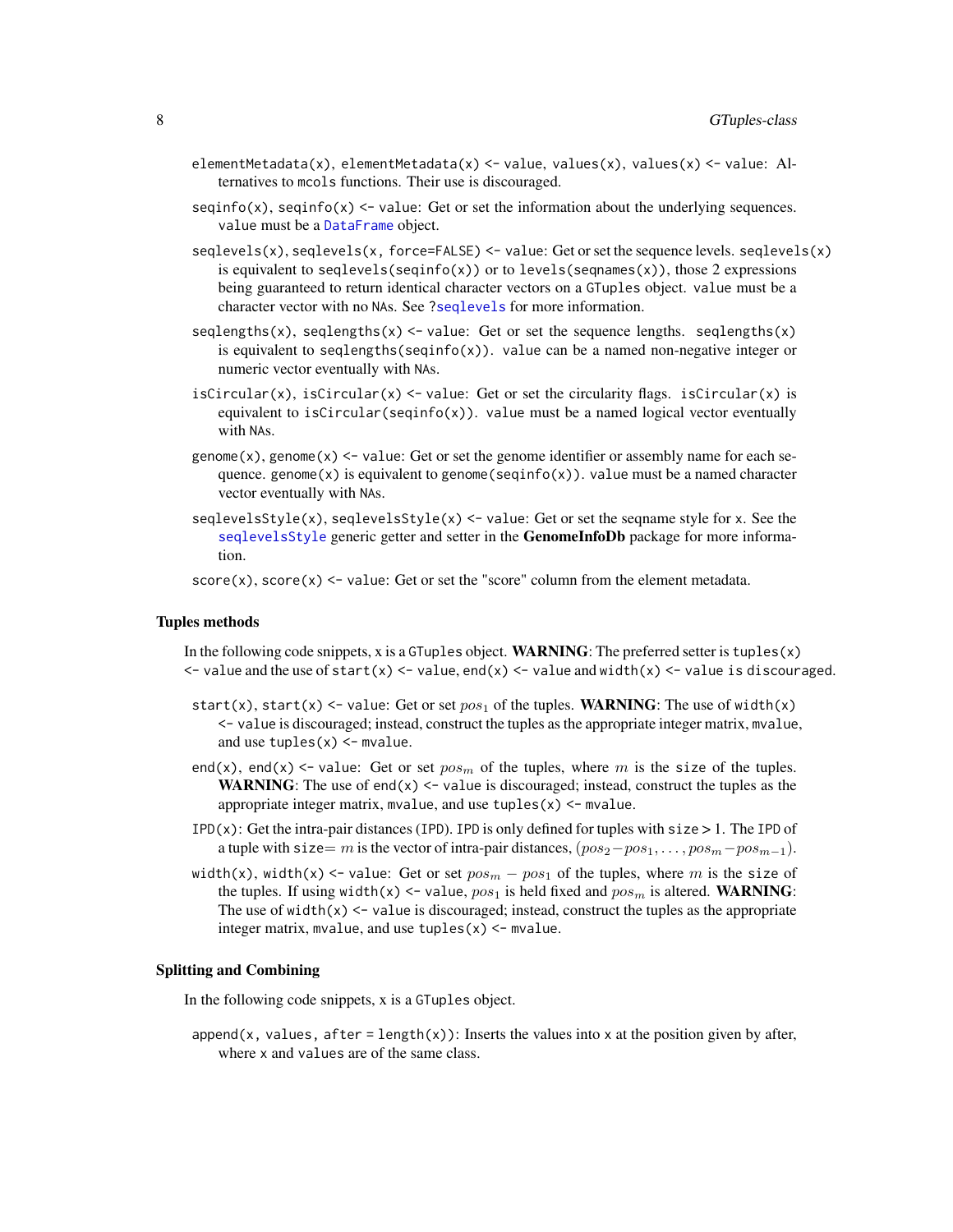- <span id="page-8-0"></span> $c(x, \ldots)$ : Combines x and the GTuples objects in  $\ldots$  together. Any object in  $\ldots$  must belong to the same class as x, or to one of its subclasses, or must be NULL. The result is an object of the same class as x.
- $c(x, \ldots)$ , ignore.mcols=FALSE) If the GTuples objects have metadata columns (represented as one [DataFrame](#page-0-0) per object), each such \cod[eDataFrame](#page-0-0) must have the same columns in order to combine successfully. In order to circumvent this restraint, you can pass in an ignore.mcols=TRUE argument which will combine all the objects into one and drop all of their metadata columns.
- $split(x, f, drop=FALSE)$ : Splits x according to f to create a GTuplesList object. If f is a list-like object then drop is ignored and f is treated as if it was rep(seq\_len(length(f)), sapply(f, length)), so the returned object has the same shape as f (it also receives the names of f). Otherwise, if f is not a list-like object, empty list elements are removed from the returned object if drop is TRUE.

#### Subsetting

In the following code snippets, x is a GTuples object.

- $x[i, j], x[i, j] \le$  value: Get or set elements i with optional metadata columns mcols $(x)[j, j]$ , where i can be missing; an NA-free logical, numeric, or character vector; or a 'logical' [Rle](#page-0-0) object.
- x[i,j] <- value: Replaces elements i and optional metadata columns j with value.
- head( $x$ ,  $n = 6L$ ): If n is non-negative, returns the first n elements of the GTuples object. If n is negative, returns all but the last abs(n) elements of the GTuples object.
- rep(x, times, length.out, each): Repeats the values in x through one of the following conventions:
	- times Vector giving the number of times to repeat each element if of length length(x), or to repeat the whole vector if of length 1.
	- length.out Non-negative integer. The desired length of the output vector. each Non-negative integer. Each element of x is repeated each times.
- subset $(x, \text{subset})$ : Returns a new object of the same class as x made of the subset using logical vector subset, where missing values are taken as FALSE.
- tail(x,  $n = 6L$ ): If n is non-negative, returns the last n elements of the GTuples object. If n is negative, returns all but the first abs(n) elements of the GTuples object.
- window(x, start = NA, end = NA, width = NA, frequency = NULL, delta = NULL,  $\dots$ ): Extracts the subsequence window from the GTuples object using:
	- start, end, width The start, end, or width of the window. Two of the three are required. frequency, delta Optional arguments that specify the sampling frequency and increment
		- within the window.

In general, this is more efficient than using "[" operator.

window(x, start = NA, end = NA, width = NA, keepLength = TRUE)  $\le$  value: Replaces the subsequence window specified on the left (i.e. the subsequence in x specified by start, end and width) by value. value must either be of class class(x), belong to a subclass of class(x), be coercible to  $class(x)$ , or be NULL. If keepLength is TRUE, the elements of value are repeated to create a GTuples object with the same number of elements as the width of the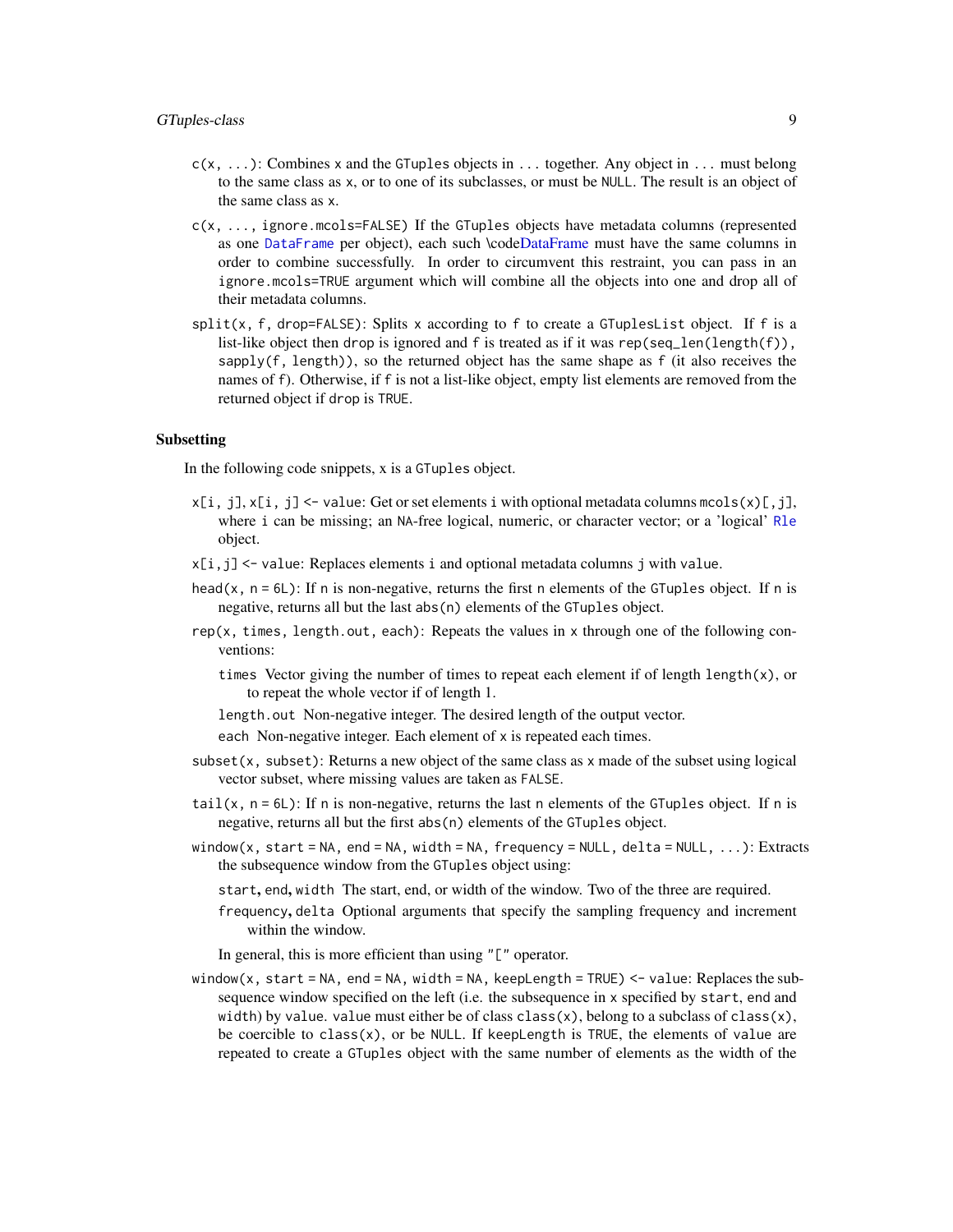<span id="page-9-0"></span>subsequence window it is replacing. If keepLength is FALSE, this replacement method can modify the length of x, depending on how the length of the left subsequence window compares to the length of value.

x\$name, x\$name <- value: Shortcuts for mcols(x)\$name and mcols(x)\$name <- value, respectively. Provided as a convenience, from \cod[eGRanges](#page-0-0) as the result of strong popular demand. Note that those methods are not consistent with the other \$ and \$<- methods in the [IRanges](#page-0-0)/ [GenomicRanges](#page-0-0) infrastructure, and might confuse some users by making them believe that a [GRanges](#page-0-0) object can be manipulated as a data.frame-like object. Therefore we recommend using them only interactively, and we discourage their use in scripts or packages. For the latter, use  $mcols(x)$ \$name and  $mcols(x)$ \$name  $\leq$ - value, instead of x\$name and x\$name  $\leq$ - value, respectively.

#### Other methods

show(x): By default the show method displays 5 head and 5 tail elements. This can be changed by setting the global options showHeadLines and showTailLines. If the object length is less than (or equal to) the sum of these 2 options plus 1, then the full object is displayed. Note that these options also affect the display of [GRanges](#page-0-0) objects (defined in the GenomicRanges package), [GAlignments](#page-0-0) and [GAlignmentPairs](#page-0-0) objects (defined in the GenomicAlignments package), as well as other objects defined in the IRanges and Biostrings packages (e.g. [IRanges](#page-0-0) and [DNAStringSet](#page-0-0) objects).

#### Author(s)

Peter Hickey

#### See Also

[GTuplesList-class](#page-15-2), [seqinfo](#page-0-0), [Vector](#page-0-0), [Rle](#page-0-0), [DataFrame](#page-0-0), [GRanges](#page-0-0), [intra-tuple-methods](#page-19-1), [findOverlaps-methods](#page-2-2), [nearest-methods](#page-21-1),

```
## Create example 4-tuples
seqinfo <- Seqinfo(paste0("chr", 1:3), c(1000, 2000, 1500), NA, "mock1")
gt4 \leftarrow GTuples(seqnames = Rle(c("chr1", "chr2", "chr1", "chr3"),
                              c(1, 3, 2, 4),
               tuples = matrix(c(1:10, 2:11, 3:12, 4:13), ncol = 4),strand = Rle(strand(c("-", "+", "*", "+", "-")),
                            c(1, 2, 2, 3, 2),
               score = 1:10, GC = seq(1, 0, length = 10), seqinfo = seqinfo)
gt4
## Summarizing elements
table(seqnames(gt4))
sum(width(gt4))
summary(mcols(gt4)[,"score"])
## Renaming the underlying sequences
seqlevels(gt4)
seqlevels(gt4) <- sub("chr", "Chrom", seqlevels(gt4))
```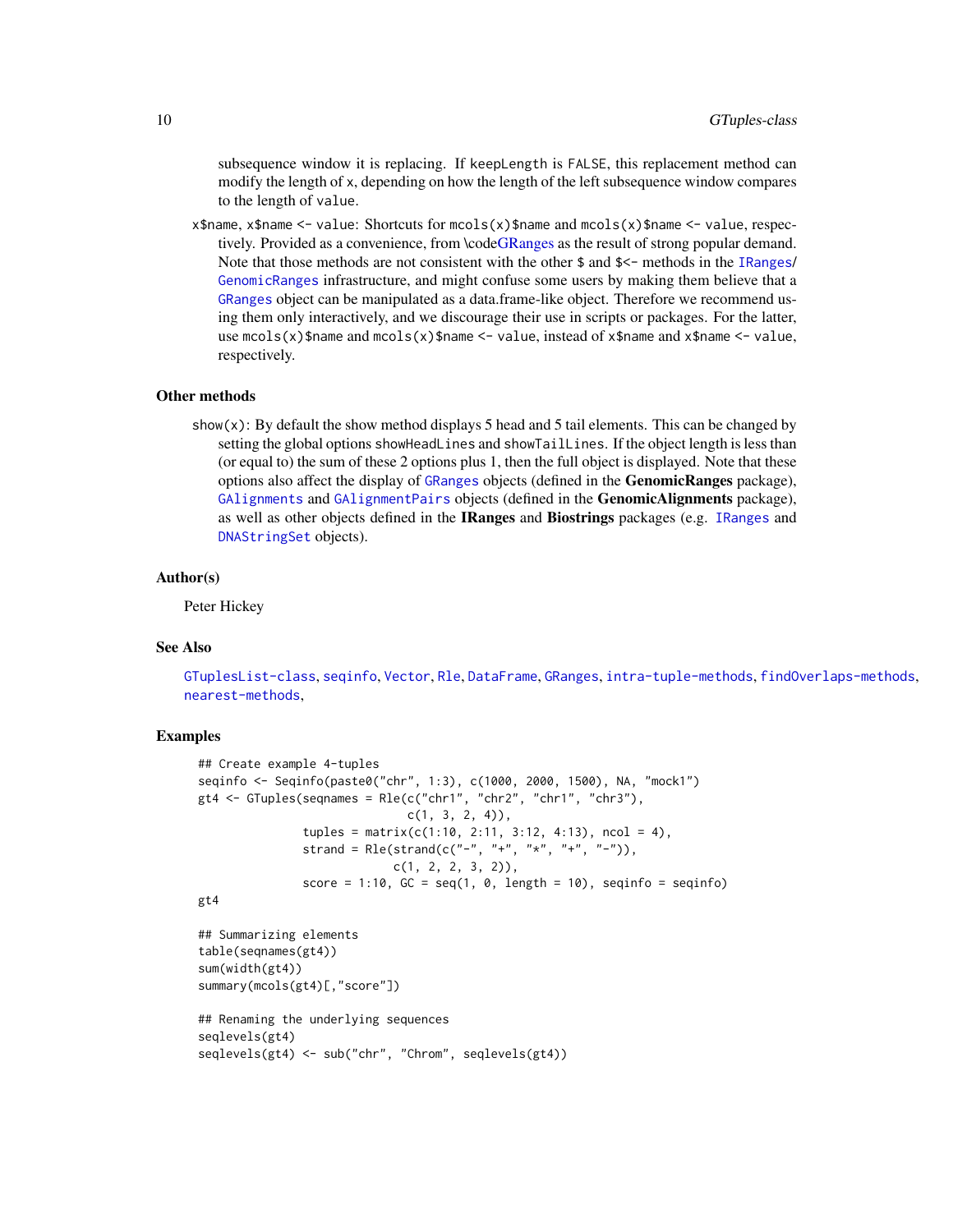```
gt4
 seqlevels(gt4) <- sub("Chrom", "chr", seqlevels(gt4)) # revert
 ## Combining objects
 gt4_a \leftarrow GTuples(seqnames = Rle(c("chr1", "chr2", "chr1", "chr3"),
                                c(1, 3, 2, 4),
                 tuples = matrix(c(1:10, 21:30, 31:40, 41:50), ncol = 4),
                 strand = Rle(strand(c("-", "+", "*", "+", "-")),
                              c(1, 2, 2, 3, 2),
                 score = 1:10, seqinfo = seqinfo)
 gt4_b <- GTuples(seqnames = Rle(c("chr1", "chr2", "chr1", "chr3"),
                                c(1, 3, 2, 4),
                 tuples = matrix(c(101:110, 121:130, 131:140, 141:150),
                                 ncol = 4,
                 strand = Rle(strand(c("-", "+", "*", "+", "-")),
                              c(1, 2, 2, 3, 2)),
                 score = 1:10, seqinfo = seqinfo)
 some_gt4 <- c(gt4_a, gt4_b)## all_gt4 <- c(gt4, gt4_a, gt4_b) ## (This would fail)
 all_gt4 <- c(gt4, gt4_a, gt4_b, ignore.mcols=TRUE)
 ## The number of lines displayed in the 'show' method
 ## are controlled with two global options.
 options("showHeadLines" = 7)
 options("showTailLines" = 2)
 all_gt4
 ## Revert to default values
 options("showHeadLines"=NULL)
 options("showTailLines"=NULL)
 ## Get the size of the tuples stored in the GTuples object
 size(gt4)
 ## Get the tuples
 tuples(gt4)
 ## Get the matrix of intra-pair distances (IPD)
 IPD(all_gt4)
 ## Can't combine genomic tuples of different sizes
 gt1 <- GTuples('chr1', matrix(30:40))
 gt1
 ## Not run:
 ## Returns error
 c(gt4, gt1)
## End(Not run)
```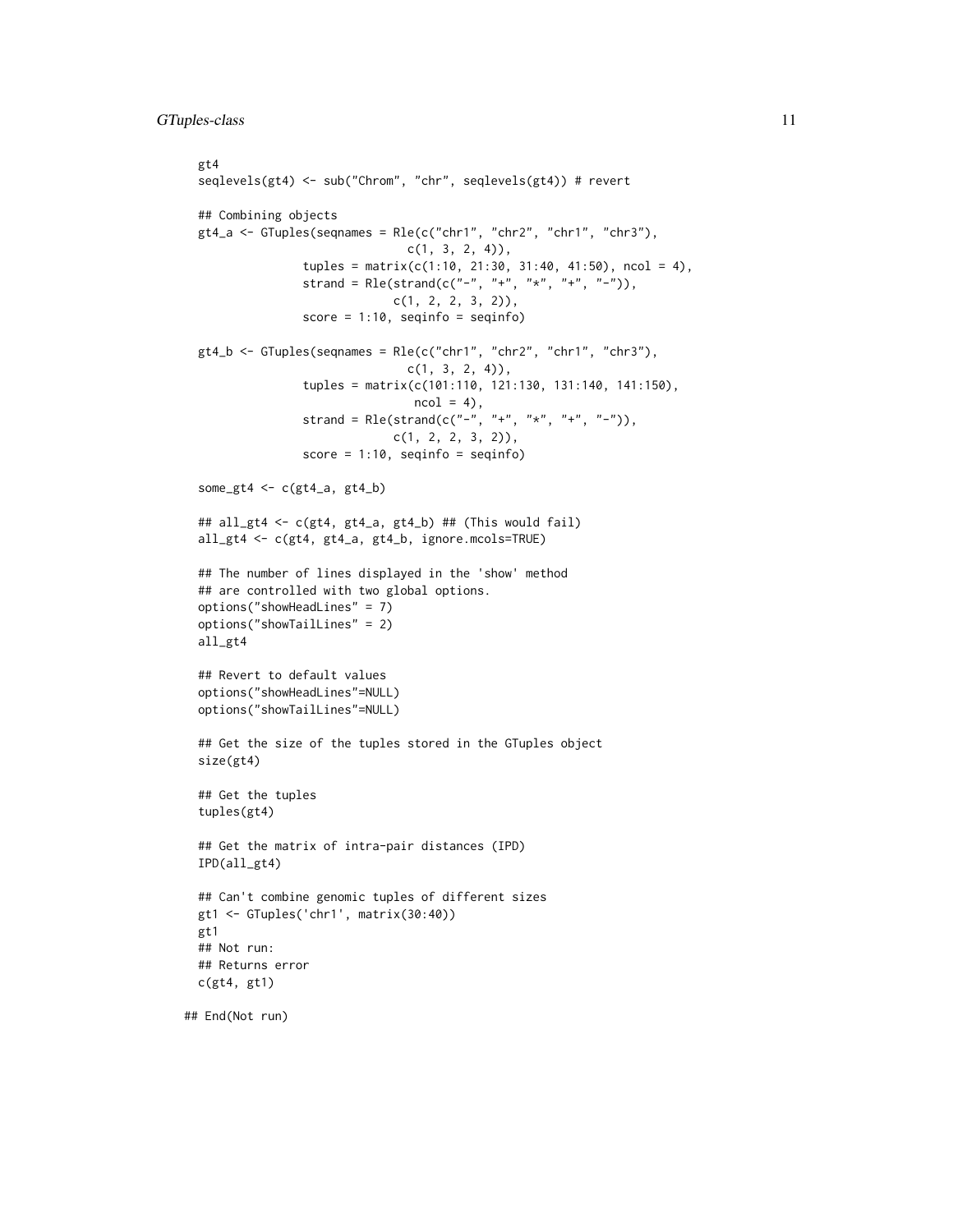<span id="page-11-0"></span>GTuples-comparison *Comparing and ordering genomic tuples*

#### Description

Methods for comparing and ordering the elements in one or more [GTuples](#page-5-1) objects.

#### Usage

```
## duplicated()
## ------------
## S4 method for signature 'GTuples'
duplicated(x, incomparables = FALSE, fromLast = FALSE)
## match() and selfmatch()
## -------
## S4 method for signature 'GTuples,GTuples'
match(x, table, nomatch = NA_interestc_incomparables = NULL, ignore.strand = FALSE)
## S4 method for signature 'GTuples'
selfmatch(x, ignore.strand = FALSE, ...)## order() and related methods
## -----------------------------------------------------------------------------
## S4 method for signature 'GTuples'
order(..., na.last = TRUE, decreasing = FALSE, method = c("auto", "shell", "radix"))
## S4 method for signature 'GTuples'
sort(x, decreasing = FALSE, ignore.start and = FALSE, by)## S4 method for signature 'GTuples'
rank(x, \text{na}.\text{last} = \text{TRUE},ties.method = c("average", "first", "random", "max", "min"))
## S4 method for signature 'GTuples'
is.unsorted(x, na.rm=FALSE, strictly=FALSE, ignore.strand = FALSE)
## Generalized element-wise (aka "parallel") comparison of 2 GTuples
## objects
## -----------------------------------------------------------------------------
## S4 method for signature 'GTuples,GTuples'
pcompare(x, y)
```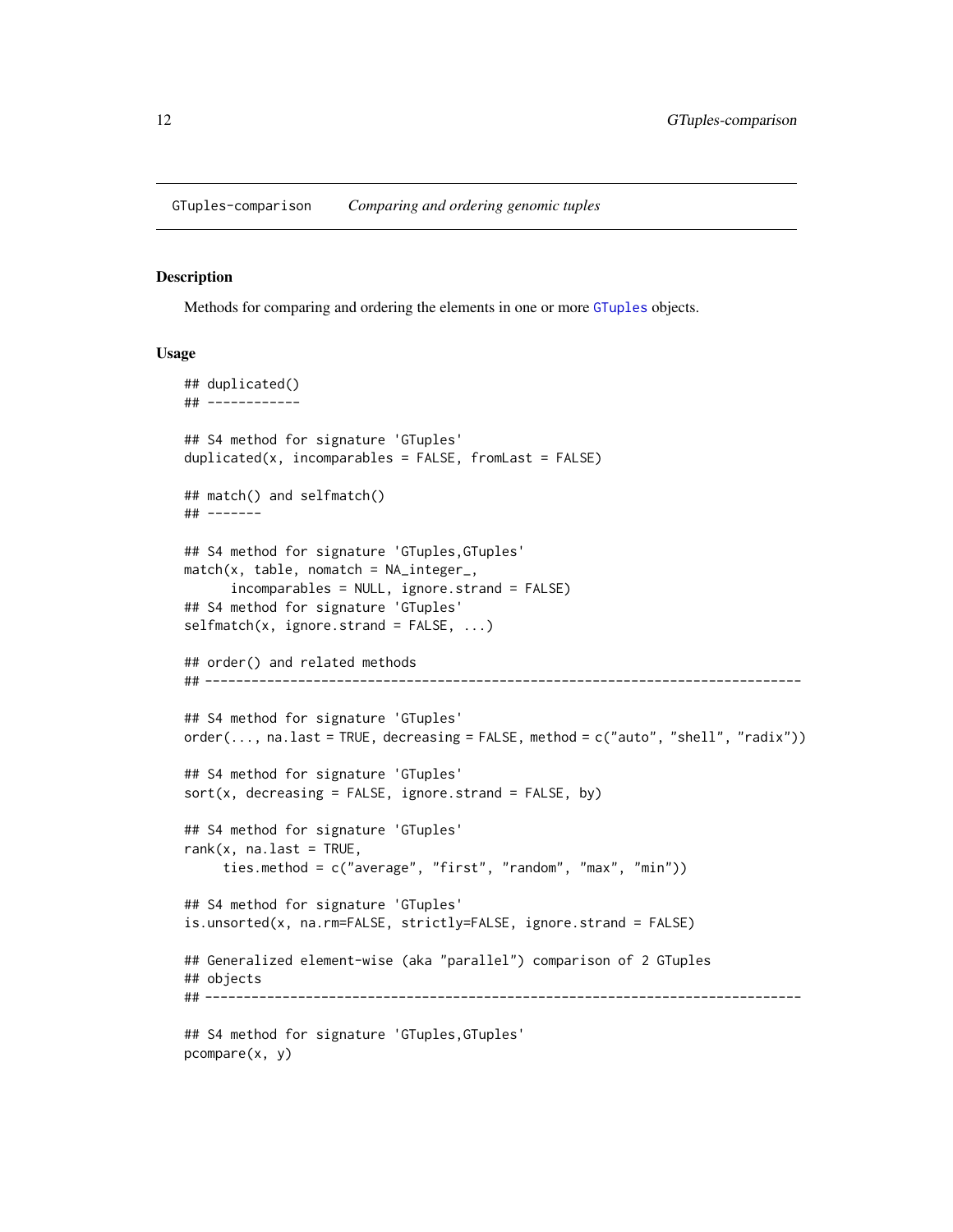### <span id="page-12-0"></span>Arguments

| x, table, y               | GTuples objects.                                                                                                                                |
|---------------------------|-------------------------------------------------------------------------------------------------------------------------------------------------|
| incomparables             | Not supported.                                                                                                                                  |
| fromLast, method, nomatch |                                                                                                                                                 |
|                           | See? GenomicRanges-comparison in the <b>GenomicRanges</b> package for a de-<br>scription of these arguments.                                    |
| ignore.strand             | Whether or not the strand should be ignored when comparing 2 genomic tuples.                                                                    |
| .                         | One or more GTuples objects. The GTuples objects after the first one are used<br>to break ties                                                  |
| na.last                   | Ignored.                                                                                                                                        |
| decreasing                | TRUE or FALSE.                                                                                                                                  |
| ties.method               | A character string specifying how ties are treated. Only "first" is supported<br>for now.                                                       |
| by                        | An optional formula that is resolved against $as.env(x)$ ; the resulting variables<br>are passed to order to generate the ordering permutation. |
| na.rm                     | logical. Should missing values be removed before checking? WARNING: This<br>currently has no effect and is ignored.                             |
| strictly                  | logical indicating if the check should be for <i>strictly</i> increasing values.                                                                |

#### Details

Two elements of a [GTuples](#page-5-1) object (i.e. two genomic tuples) are considered equal if and only if they are on the same underlying sequence and strand, and have the same positions ([tuples](#page-5-1)). duplicated() and unique() on a [GTuples](#page-5-1) object are conforming to this.

The "natural order" for the elements of a [GTuples](#page-5-1) object is to order them (a) first by sequence level, (b) then by strand, (c) then by  $pos_1, \ldots, pos_m$ . This way, the space of genomic tuples is totally ordered.

order(), sort(), is.unsorted(), and rank() on a [GTuples](#page-5-1) object are using this "natural order". Also ==,  $!=, \leq, \leq, \leq, \leq$  and  $>$  on [GTuples](#page-5-1) objects are using this "natural order".

pcompare(x, y): Performs "generalized range-wise comparison" of x and y, that is, returns an integer vector where the i-th element is a code describing how the i-th element in x is qualitatively positioned relatively to the i-th element in y.

A code that is  $< 0$ ,  $= 0$ , or  $> 0$ , corresponds to  $x[i] < y[i]$ ,  $x[i] = y[i]$ , or  $x[i] > y[i]$ , respectively.

WARNING: These predefined codes are not as detailed as those for [IPosRanges-comparison](#page-0-0). Specifically, only the sign of the code matters, not the actual value.

- match(x, table, nomatch = NA\_integer\_): Returns an integer vector of the length of x, containing the index of the first matching range in table (or nomatch if there is no matching range) for each tuple in x.
- duplicated(x, fromLast = FALSE, method =  $c('hash'', 'base''))$ : Determines which elements of x are equal to elements with smaller subscripts, and returns a logical vector indicating which elements are duplicates. See [duplicated](#page-0-0) in the base package for more details.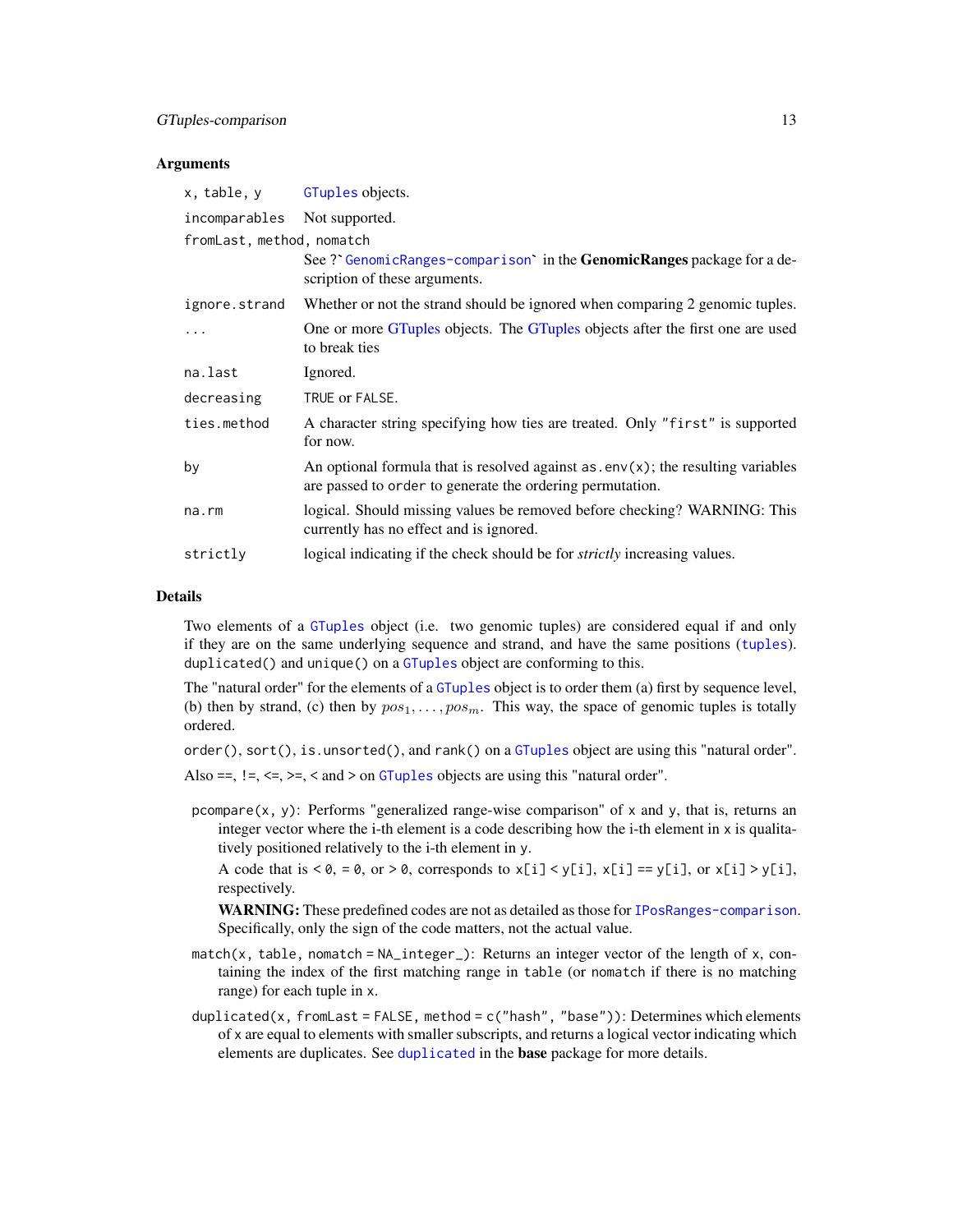- <span id="page-13-0"></span>unique(x, fromLast = FALSE, method =  $c("hash", "base"))$ : Removes duplicate tuples from x. See [unique](#page-0-0) in the base package for more details.
- x %in% table: A shortcut for finding the ranges in x that match any of the tuples in table. Returns a logical vector of length equal to the number of tuples in x.
- findMatches(x, table): An enhanced version of match that returns all the matches in a [Hits](#page-0-0) object.
- countMatches(x, table): Returns an integer vector of the length of x containing the number of matches in table for each element in x.
- order(...): Returns a permutation which rearranges its first argument (a [GTuples](#page-5-1) object) into ascending [order](#page-0-0), breaking ties by further arguments. See order in the BiocGenerics package for more information.
- [sort](#page-0-0) $(x)$ : Sorts x. See sort in the base package for more details.
- rank(x, na.last = TRUE, ties.method = c("average", "first", "random", "max", "min")): Returns the sample [rank](#page-0-0)s of the tuples in x. See rank in the **base** package for more details.

### Value

For pcompare: see Details section above.

For selfmatch: an integer vector of the same length as x.

For duplicated, unique, and %in%: see ?BiocGenerics:[:duplicated](#page-0-0), ?BiocGenerics:[:unique](#page-0-0), For selfmatc<br>For selfmatc<br>and ?`[%in%](#page-0-0)`.

For findMatches: a [Hits](#page-0-0) object by default (i.e. if select="all").

For countMatches: an integer vector of the length of x containing the number of matches in table for each element in x.

For sort: see ?BiocGenerics:: sort.

#### Author(s)

Peter Hickey

#### See Also

- The [GTuples](#page-5-1) class.
- [GenomicRanges-comparison](#page-0-0) in the GRanges package for comparing and ordering genomic ranges.
- [intra-tuple-methods](#page-19-1) for intra-tuple transformations.
- [findOverlaps-methods](#page-2-2) for finding overlapping genomic ranges.

```
## GTuples object containing 3-tuples:
gt3 <- GTuples(seqnames = c('chr1', 'chr1', 'chr1', 'chr1', 'chr2'),
               tuples = matrix(c(10L, 10L, 10L, 10L, 10L, 20L, 20L, 20L, 25L,
                                 20L, 30L, 30L, 35L, 30L, 30L), ncol = 3),
              strand = c('+'', '-'', '*/', '+'', '+''))
```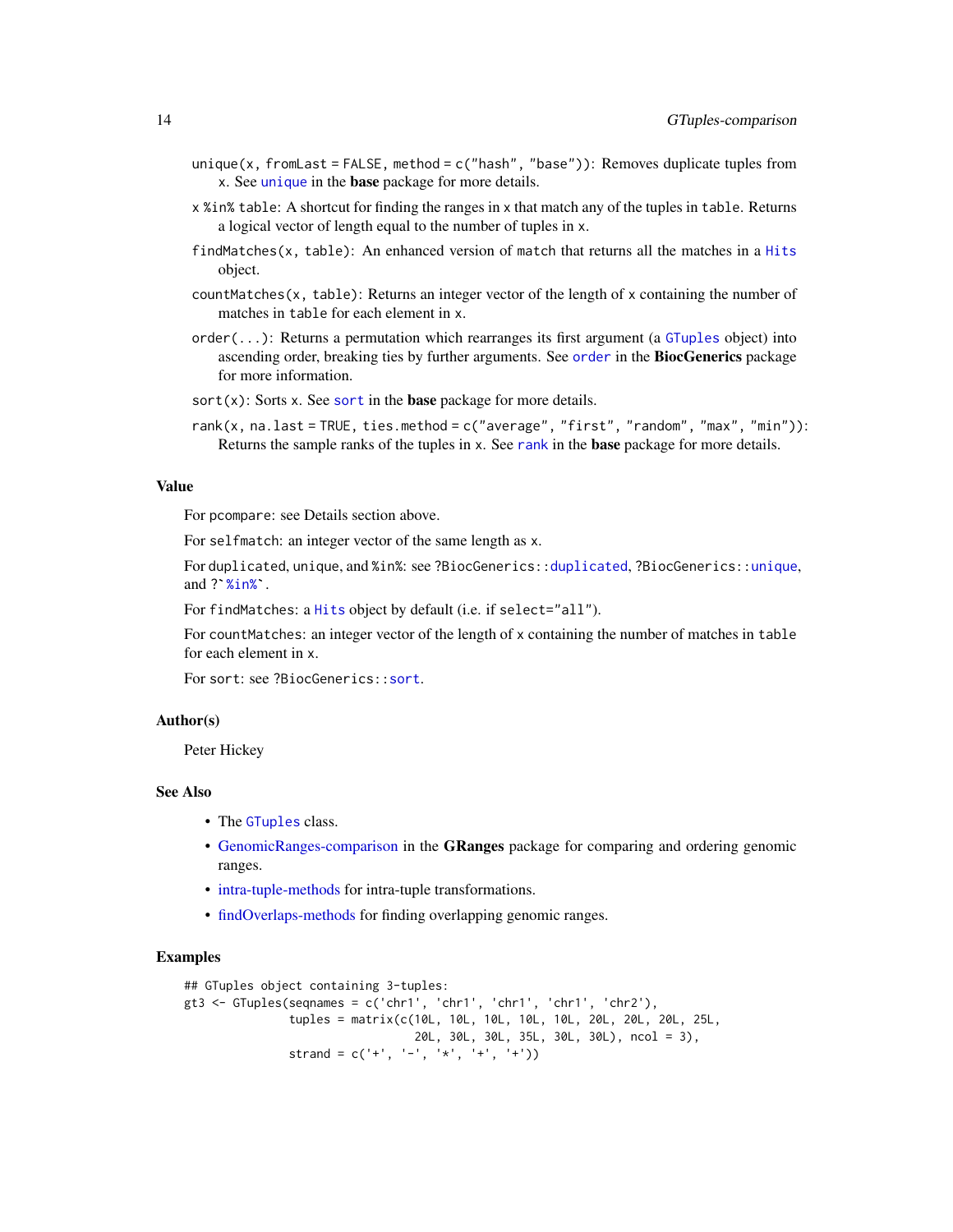```
gt3 <- c(gt3, rev(gt3[3:5]))
## ---------------------------------------------------------------------
## A. ELEMENT-WISE (AKA "PARALLEL") COMPARISON OF 2 GTuples OBJECTS
## ---------------------------------------------------------------------
gt3[2] == gt3[2] # TRUEgt3[2] == gt3[5] # FALSEgt3 == gt3[4]gt3 >= gt3[3]
## ---------------------------------------------------------------------
## B. duplicated(), unique()
## ---------------------------------------------------------------------
duplicated(gt3)
unique(gt3)
## ---------------------------------------------------------------------
## C. match(), %in%
## ---------------------------------------------------------------------
table \le gt3[2:5]
match(gt3, table)
match(gt3, table, ignore.strand = TRUE)
## ---------------------------------------------------------------------
## D. findMatches(), countMatches()
## ---------------------------------------------------------------------
findMatches(gt3, table)
countMatches(gt3, table)
findMatches(gt3, table, ignore.strand = TRUE)
countMatches(gt3, table, ignore.strand = TRUE)
gt3_levels <- unique(gt3)
countMatches(gt3_levels, gt3)
## ---------------------------------------------------------------------
## E. order() AND RELATED METHODS
## ---------------------------------------------------------------------
is.unsorted(gt3)
order(gt3)
sort(gt3)
is.unsorted(sort(gt3))
is.unsorted(gt3, ignore.strand=TRUE)
gt3_2 <- sort(gt3, ignore.strand=TRUE)
is.unsorted(gt3_2) # TRUE
is.unsorted(gt3_2, ignore.strand=TRUE) # FALSE
## TODO (TODO copied from GenomicRanges): Broken. Please fix!
#sort(gt3, by = \sim seqnames + start + end) # equivalent to (but slower than) above
score(gt3) <- rev(seq_len(length(gt3)))
```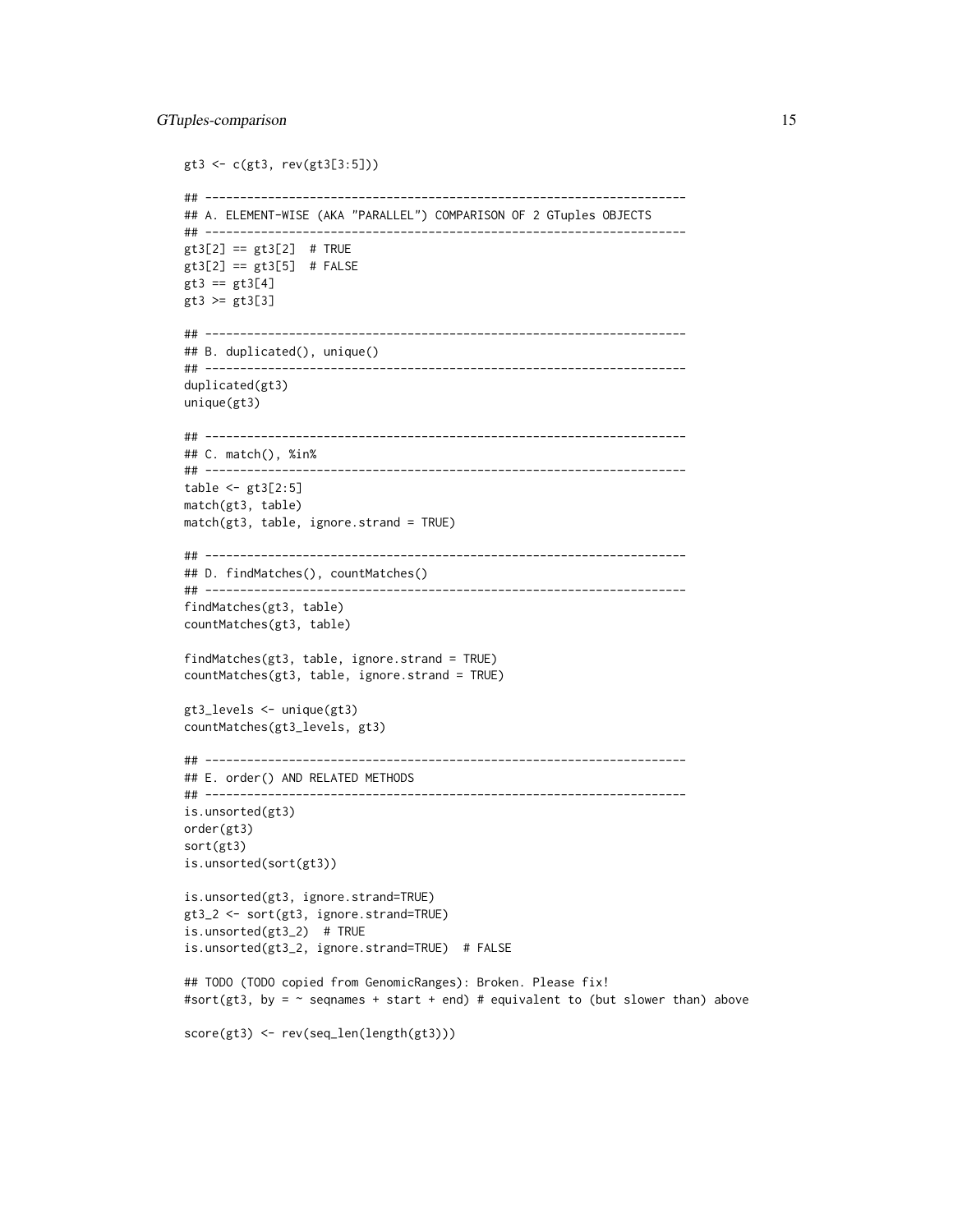### <span id="page-15-0"></span>16 GTuplesList-class

```
## TODO (TODO copied from GenomicRanges): Broken. Please fix!
#sort(gt3, by = \sim score)
rank(gt3)
## ---------------------------------------------------------------------
## F. GENERALIZED ELEMENT-WISE COMPARISON OF 2 GTuples OBJECTS
## ---------------------------------------------------------------------
pcompare(gt3[3], gt3)
```
<span id="page-15-2"></span>GTuplesList-class *GTuplesList objects*

# <span id="page-15-1"></span>**Description**

The GTuplesList class is a container for storing a collection of [GTuples](#page-5-1) objects. It is derived from [GRangesList](#page-0-0).

### **Constructor**

GTuplesList(...): Creates a GTuplesList object using [GTuples](#page-5-1) objects supplied in ....

#### **Accessors**

In the following code snippets, x is a [GTuplesList](#page-15-1) object.

length(x): Get the number of list elements.

names(x), names(x)  $\le$  value: Get or set the names on x.

elementNROWS(x): Get the length of each of the list elements.

- isEmpty(x): Returns a logical indicating either if the GTuplesList has no elements or if all its elements are empty.
- seqnames(x), seqnames(x)  $\le$  value: Get or set the sequence names in the form of an [RleList](#page-0-0). value can be an \cod[eRleList](#page-0-0) or [CharacterList](#page-0-0) object.
- tuples(x), tuples(x)  $\le$  value: Get or set the tuples in the form of a [SimpleList](#page-0-0) of integer matrices. value can be a a single integer matrix.
- ranges(x, use.mcols = FALSE), ranges(x)  $\le$  value: Get or set the ranges in the form of a [CompressedIRangesList](#page-0-0). value can be a [IntegerRangesList](#page-0-0) object.

WARNING: The use of ranges with GTuplesList objects is **strongly** discouraged. It will only get/set  $pos_1$  and  $pos_m$  of the tuples, where m is the size of the tuples, as these are what are stored in the "ranges" slot of the GTuples objects.

strand(x), strand(x)  $\le$  value: Get or set the strand in the form of an [RleList](#page-0-0). value can be an [RleList](#page-0-0), [CharacterList](#page-0-0) or single character. value as a single character converts all ranges in x to the same value; for selective strand conversion (i.e., mixed "+" and "-") use [RleList](#page-0-0) or [CharacterList](#page-0-0).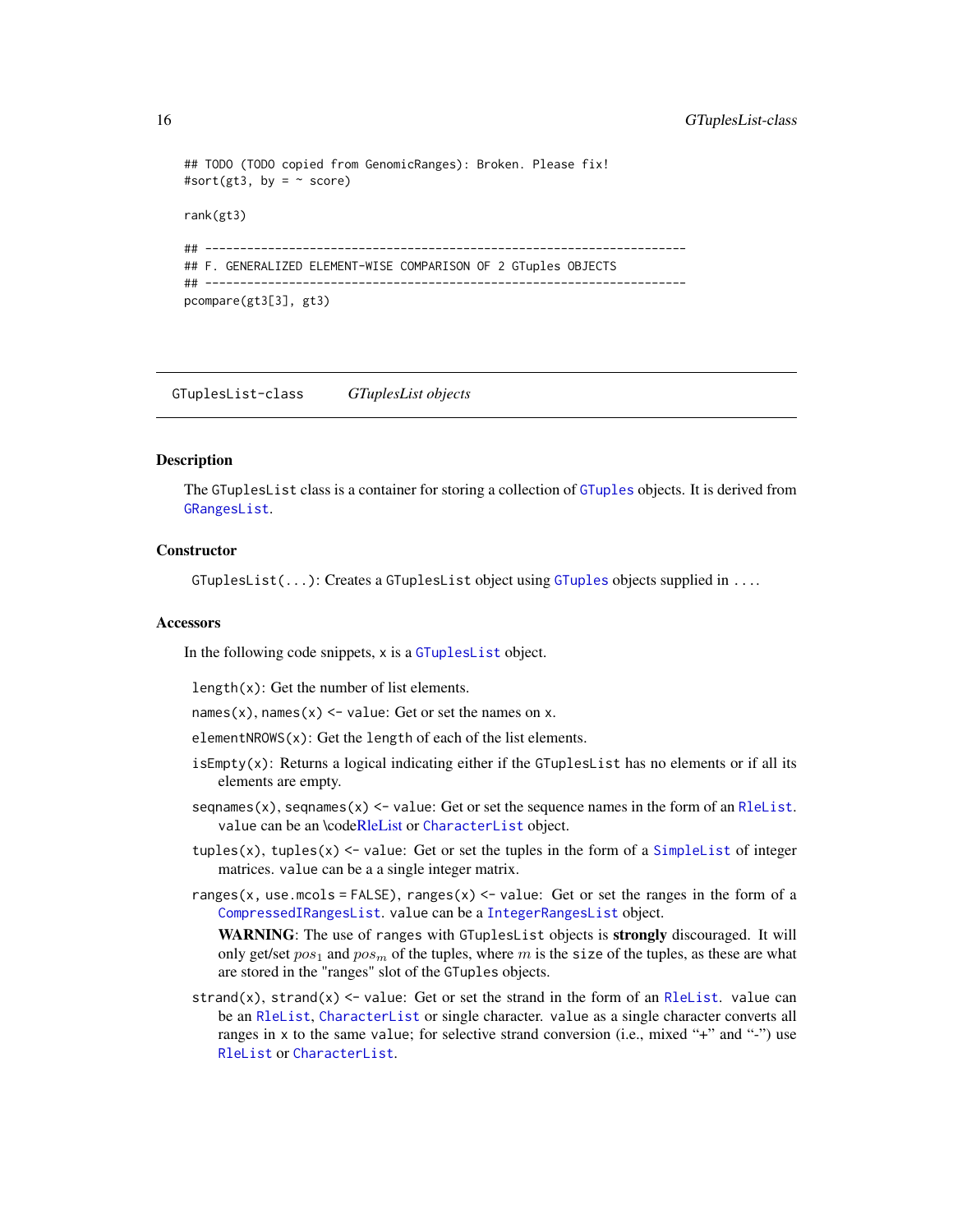- <span id="page-16-0"></span>mcols(x, use.names=FALSE), mcols(x)  $\le$  value: Get or set the metadata columns. value can be NULL, or a data.frame-like object (i.e. [DataFrame](#page-0-0) or data.frame) holding element-wise metadata.
- elementMetadata(x), elementMetadata(x) <- value, values(x), values(x) <- value: Alternatives to mcols functions. Their use is discouraged.
- $seqinfo(x)$ ,  $seqinfo(x)$  <- value: Get or set the information about the underlying sequences. value must be a [Seqinfo](#page-0-0) object.
- seqlevels(x), seqlevels(x, force=FALSE) <- value: Get or set the sequence levels. seqlevels(x) is equivalent to seqlevels(seqinfo(x)) or to levels(seqnames(x)), those 2 expressions being guaranteed to return identical character vectors on a GTuplesList object. value must be a character vector with no NAs. See [?seqlevels](#page-0-0) for more information.
- seqlengths(x), seqlengths(x)  $\le$  value: Get or set the sequence lengths. seqlengths(x) is equivalent to seqlengths(seqinfo(x)). value can be a named non-negative integer or numeric vector eventually with NAs.
- isCircular(x), isCircular(x)  $\le$  value: Get or set the circularity flags. isCircular(x) is equivalent to isCircular(seqinfo(x)). value must be a named logical vector eventually with NAs.
- genome $(x)$ , genome $(x)$  <- value: Get or set the genome identifier or assembly name for each sequence. genome(x) is equivalent to genome(seqinfo(x)). value must be a named character vector eventually with NAs.
- $seqlevelsStyle(x)$ ,  $seqlevelsStyle(x) \le value$ : Get or set the seqname style for x. See the [seqlevelsStyle](#page-0-0) generic getter and setter in the GenomeInfoDb package for more information.

 $score(x)$ ,  $score(x) \leq value$ : Get or set the "score" metadata column.

#### Tuples methods

In the following code snippets, x is a GTuplesList object.

**WARNING:** The preferred setter is tuples(x)  $\le$  value and the use of start(x)  $\le$  value, end(x)  $\le$  value and width(x)  $\le$  value is discouraged.

- start(x), start(x) <- value: Get or set  $pos_1$  of the tuples. WARNING: The use of start(x) <- value is discouraged; instead, construct the tuples as the appropriate List of integer matrices, mvalue, and use  $tuples(x) < -$  mvalue.
- end(x), end(x)  $\le$  value: Get or set  $pos_m$  of the tuples, where m is the size of the tuples. **WARNING:** The use of end(x)  $\leq$  value is discouraged; instead, construct the tuples as the appropriate List of integer matrices, mvalue, and use tuples $(x)$  <- mvalue.
- IPD(x): Get the intra-pair distances (IPD) in the form of a [SimpleList](#page-0-0) of integer matrices. IPD is only defined for tuples with size  $> 1$ . The IPD of a tuple with size = m is the vector of intra-pair distances,  $(pos_2 - pos_1, \ldots, pos_m - pos_{m-1}).$
- width(x), width(x) <- value: Get or set  $pos_m pos_1$  of the tuples, where m is the size of the tuples. If using width(x) <- value,  $pos_1$  is held fixed and  $pos_m$  is altered. WARNING: The use of width $(x)$   $\le$  value is discouraged; instead, instead, construct the tuples as the appropriate List of integer matrices, mvalue, and use tuples $(x)$  <- mvalue.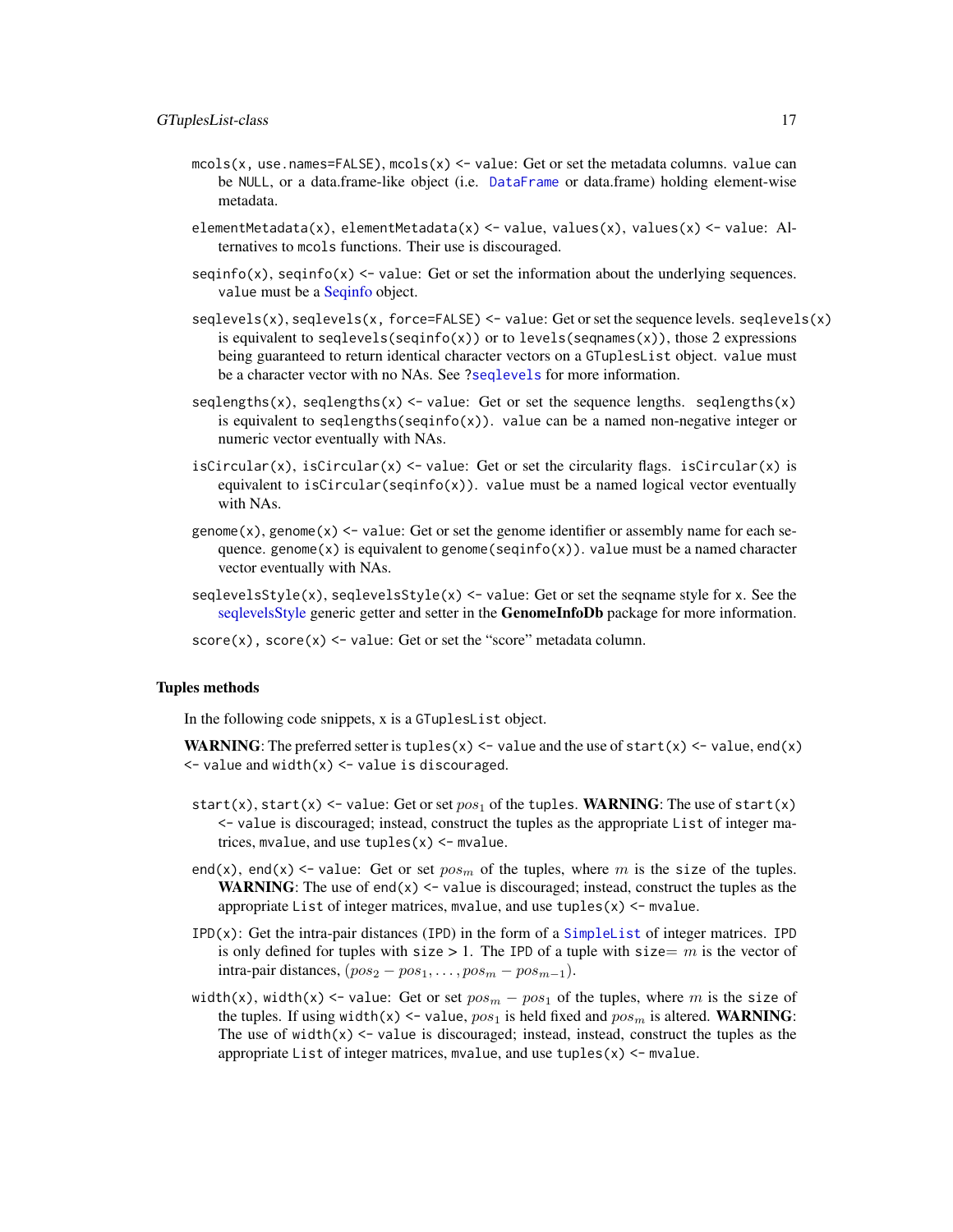#### <span id="page-17-0"></span>Coercion

In the code snippets below, x is a GTuplesList object.

- as.data.frame(x, row.names = NULL, optional = FALSE, ..., value.name = "value", use.outer.mcols = FALSE, group\_name.as.factor = FALSE): Coerces x to a data.frame. See as.data.frame on the List man page for details (?List).
- as. list( $x$ , use. names = TRUE): Creates a list containing the elements of  $x$ .
- as(x, "GRangesList"): Creates a [GRangesList](#page-0-0) object from a GTuplesList object. WARN-ING: This is generally a *destructive* operation, as the original GTuplesList may not be recreatable.

#### Subsetting

In the following code snippets, x is a GTuplesList object.

- $x[i, j], x[i, j] \le$  value: Get or set elements i with optional metadata columns mcols $(x)[, j]$ , where i can be missing; an NA-free logical, numeric, or character vector; a 'logical' Rle object, or an AtomicList object.
- x[[i]], x[[i]] <- value: Get or set element i, where i is a numeric or character vector of length 1.
- x\$name, x\$name <- value: Get or set element name, where name is a name or character vector of length 1.
- head(x,  $n = 6L$ ): If n is non-negative, returns the first n elements of the GTuplesList object. If n is negative, returns all but the last abs(n) elements of the GTuplesList object.
- rep(x, times, length.out, each): Repeats the values in x through one of the following conventions:
	- times Vector giving the number of times to repeat each element if of length length $(x)$ , or to repeat the whole vector if of length 1.
	- length.out Non-negative integer. The desired length of the output vector.

each Non-negative integer. Each element of x is repeated each times.

- subset $(x, \text{subset})$ : Returns a new object of the same class as x made of the subset using logical vector subset, where missing values are taken as FALSE.
- tail(x,  $n = 6L$ ): If n is non-negative, returns the last n elements of the GTuples object. If n is negative, returns all but the first abs(n) elements of the GTuples object.

#### Combining

In the code snippets below, x is a GTuplesList object.

- $c(x, \ldots)$ : Combines x and the GTuplesList objects in ... together. Any object in ... must belong to the same class as x, or to one of its subclasses, or must be NULL. The result is an object of the same class as x.
- append(x, values, after = length(x)): Inserts the values into x at the position given by after, where x and values are of the same class.
- unlist(x, recursive = TRUE, use.names = TRUE): Concatenates the elements of x into a single GTuples object.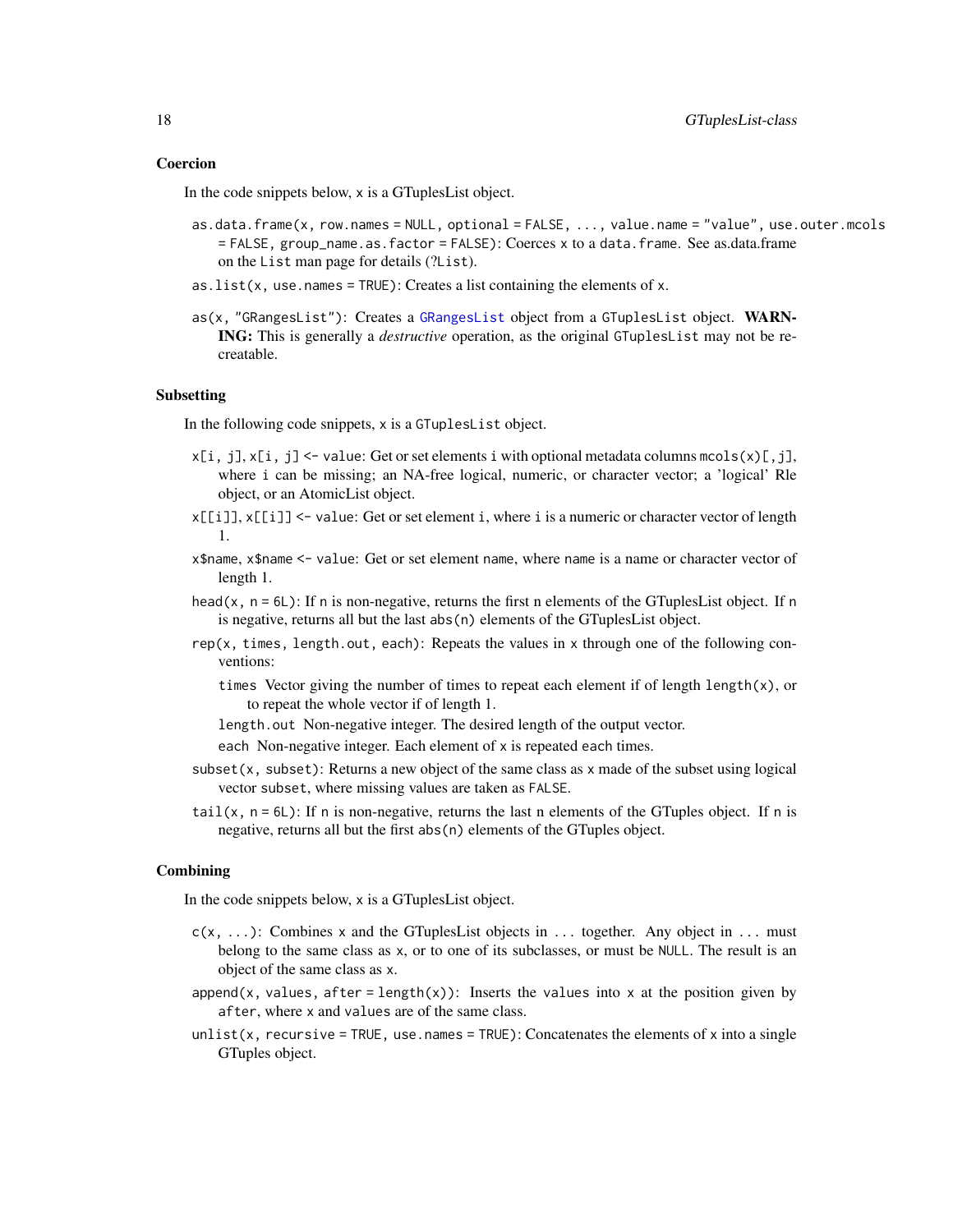### <span id="page-18-0"></span>Looping

In the code snippets below, x is a GTuplesList object.

- endoapply(X, FUN,  $\dots$ ): Similar to [lapply](#page-0-0), but performs an endomorphism, i.e. returns an object of class(X).
- [lapply](#page-0-0)( $X$ , FUN,  $\dots$ ): Like the standard lapply function defined in the base package, the lapply method for GTuplesList objects returns a list of the same length as X, with each element being the result of applying FUN to the corresponding element of X.
- $Map(f, \ldots)$ : Applies a function to the corresponding elements of given GTuplesList objects.
- mapply(FUN, ..., MoreArgs = NULL, SIMPLIFY = TRUE, USE.NAMES = TRUE): Like the standard [mapply](#page-0-0) function defined in the base package, the mapply method for GTuplesList objects is a multivariate version of sapply.
- mendoapply(FUN, ..., MoreArgs = NULL): Similar to [mapply](#page-0-0), but performs an endomorphism across multiple objects, i.e. returns an object of class( $list(...)[[1]]$ ).
- Reduce(f, x, init, right = FALSE, accumulate = FALSE): Uses a binary function to successively combine the elements of x and a possibly given initial value.

f A binary argument function.

init An R object of the same kind as the elements of x.

right A logical indicating whether to proceed from left to right (default) or from right to left.

- nomatch The value to be returned in the case when "no match" (no element satisfying the predicate) is found.
- sapply(X, FUN, ..., simplify=TRUE, USE.NAMES=TRUE): Like the standard [sapply](#page-0-0) function defined in the base package, the sapply method for GTuplesList objects is a user-friendly version of lapply by default returning a vector or matrix if appropriate.

## Author(s)

Peter Hickey for GTuplesList definition and methods. P. Aboyoun & H. Pagès for all the real work underlying the powerful GRangesList class and methods.

### See Also

[GTuples-class](#page-5-2) [seqinfo](#page-0-0), [GRangesList](#page-0-0), [Vector](#page-0-0), [IntegerRangesList](#page-0-0), [RleList](#page-0-0), [DataFrameList](#page-0-0), [findOverlaps-methods](#page-2-2)

```
## Construction of GTuplesList of 4-tuples with GTuplesList():
seqinfo <- Seqinfo(paste0("chr", 1:3), c(1000, 2000, 1500), NA, "mock1")
gt4 \leftarrow GTuples(seqnames = Rle(c("chr1", "chr2", "chr1", "chr3"),
                              c(1, 3, 2, 4),
               tuples = matrix(c(1:10, 2:11, 3:12, 4:13), ncol = 4),strand = Rle(startand(c("-" , "+", "*", "+", "-")),
                            c(1, 2, 2, 3, 2),
               score = 1:10, GC = seq(1, 0, length = 10), seqinfo = seqinfo)
gtl4 <- GTuplesList(A = gt4[1:4], B = gt4[5:10])
gtl4
```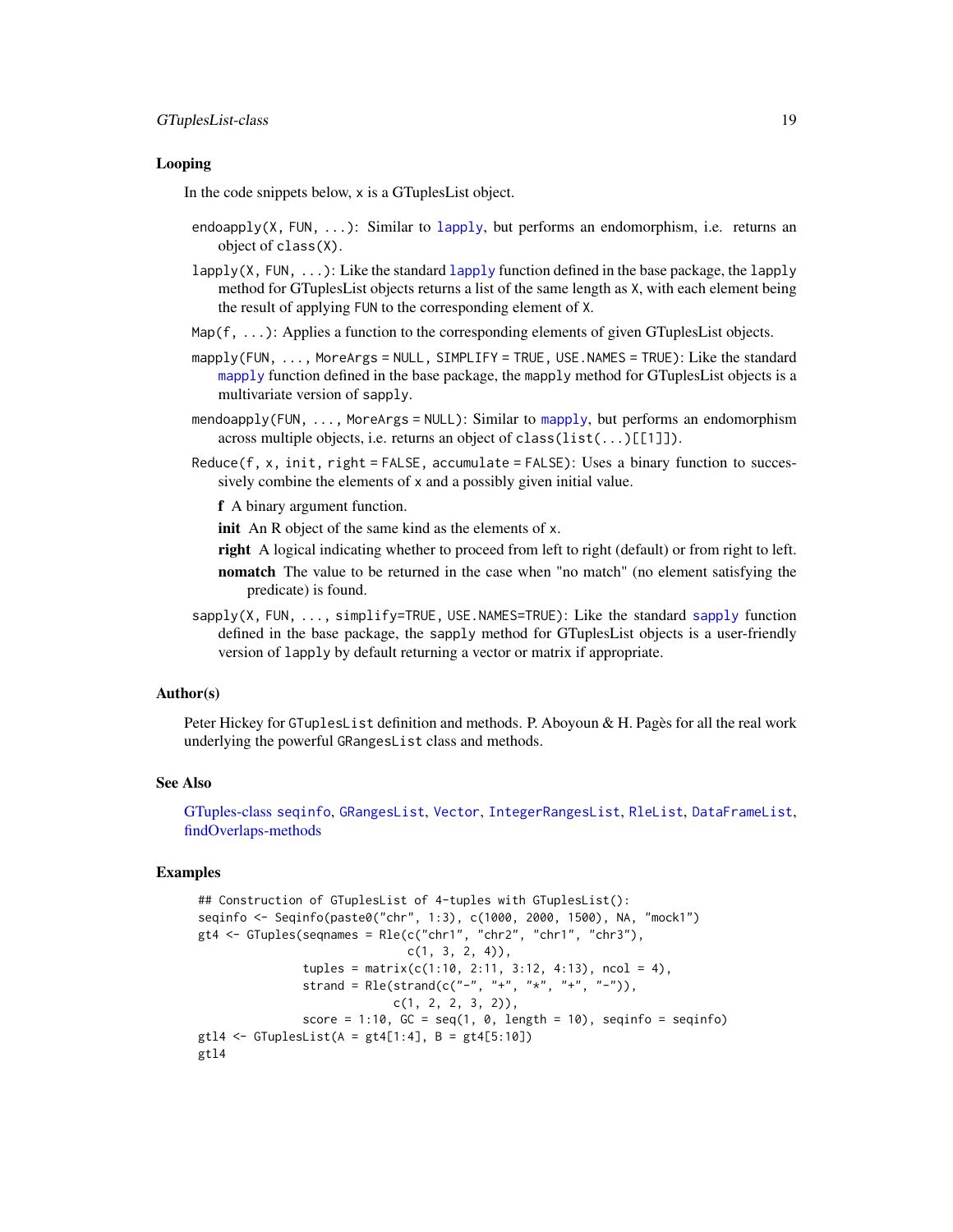```
## Summarizing elements:
 elementNROWS(gtl4)
 table(seqnames(gtl4))
 ## Extracting subsets:
 gt14[seqnames(gtl4) == "chr1", ]
 gtl4[seqnames(gtl4) == "chr1" & strand(gtl4) == "+'', ]## Renaming the underlying sequences:
 seqlevels(gtl4)
 seqlevels(gtl4) <- sub("chr", "Chrom", seqlevels(gtl4))
 gtl4
 ## Coerce to GRangesList ("internal positions" information is lost):
 as(gtl4, "GRangesList")
 ## Get the size of the tuples stored in the GTuplesList object
 size(gtl4)
 ## Get the tuples
 tuples(gtl4)
 ## Get the matrix of intra-pair distances (IPD)
 IPD(gtl4)
 ## Can't combine genomic tuples of different sizes
 gt1 <- GTuples('chr1', matrix(30:40))
 gt1
 ## Not run:
 ## Returns error
 GTuplesList(A = gt4, gt1)
## End(Not run)
```
<span id="page-19-1"></span>intra-tuple-methods *Intra-tuple transformations of a GTuples or GTuplesLists object*

#### Description

This man page documents intra-tuple transformations of a [GTuples](#page-5-1) or a [GTuplesList](#page-15-1) object.

WARNING: These are not exactly the same as the intra-range methods defined in the Genomi-cRanges package (?GenomicRanges:[:intra-range-methods](#page-0-0)) or in the IRanges package (?IRanges::intra-range-meth

#### Usage

```
## S4 method for signature 'GTuples'
shift(x, shift = 0L, use.name = TRUE)## S4 method for signature 'GTuplesList'
```
<span id="page-19-0"></span>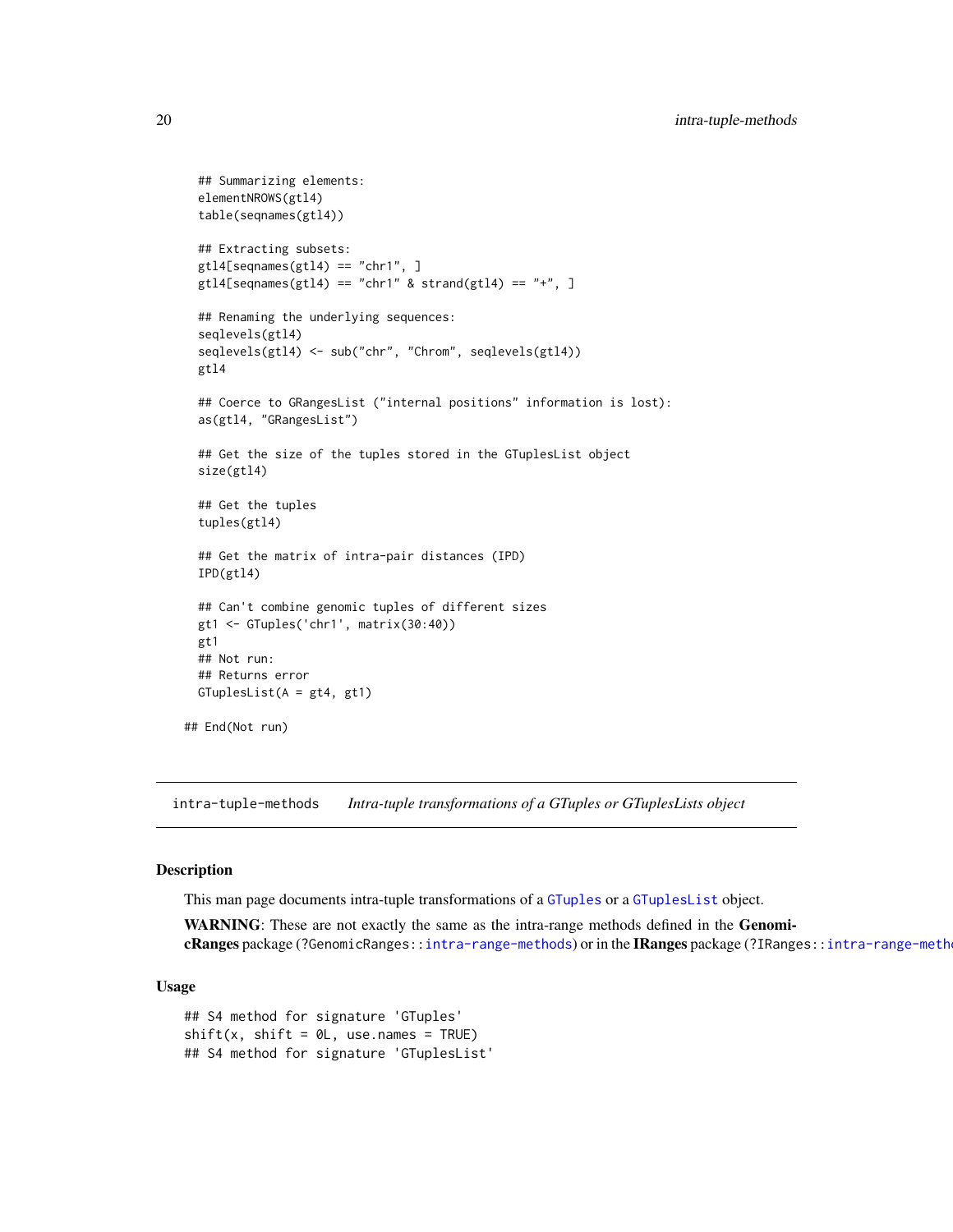<span id="page-20-0"></span> $shift(x, shift = 0L, use.name = TRUE)$ ## S4 method for signature 'GTuples'  $trim(x, use.name = TRUE)$ 

#### Arguments

x A [GTuples](#page-5-1) or [GTuplesList](#page-15-1) object. shift, use.names A GTuples or GTuplesList obje<br>See ?`[intra-range-methods](#page-0-0)`.

# Details

- shift behaves like the shift method for [GRanges](#page-0-0) objects, except that any internalPos are also shifted. See ? [intra-range-methods](#page-0-0)` for further details of the shift method.
- trim trims out-of-bound tuples located on non-circular sequences whose length is not NA.

#### Value

See Details section above.

# Author(s)

Peter Hickey for methods involving GTuples and GTuplesList. P. Aboyoun and V. Obenchain <vobencha@fhcrc.org> for all the real work underlying the powerful intra-range methods.

#### See Also

- [GTuples](#page-5-1) and [GTuplesList](#page-15-1) objects.
- The [intra-range-methods](#page-0-0) man page in the GenomicRanges package.

```
## ---------------------------------------------------------------------
## A. ON A GTuples OBJECT
## ---------------------------------------------------------------------
gt3 <- GTuples(seqnames = c('chr1', 'chr1', 'chr1', 'chr1', 'chr2'),
               tuples = matrix(c(10L, 10L, 10L, 10L, 10L, 20L, 20L, 20L, 25L,
                                 20L, 30L, 30L, 35L, 30L, 30L), ncol = 3),
               strand = c('+'', '-'', '*/', '+'', '+'')gt3
shift(gt3, 10)
## ---------------------------------------------------------------------
## B. ON A GTuplesList OBJECT
## ---------------------------------------------------------------------
gt13 \leq GRangesList(A = gt3, B = rev(gt3))
gtl3
```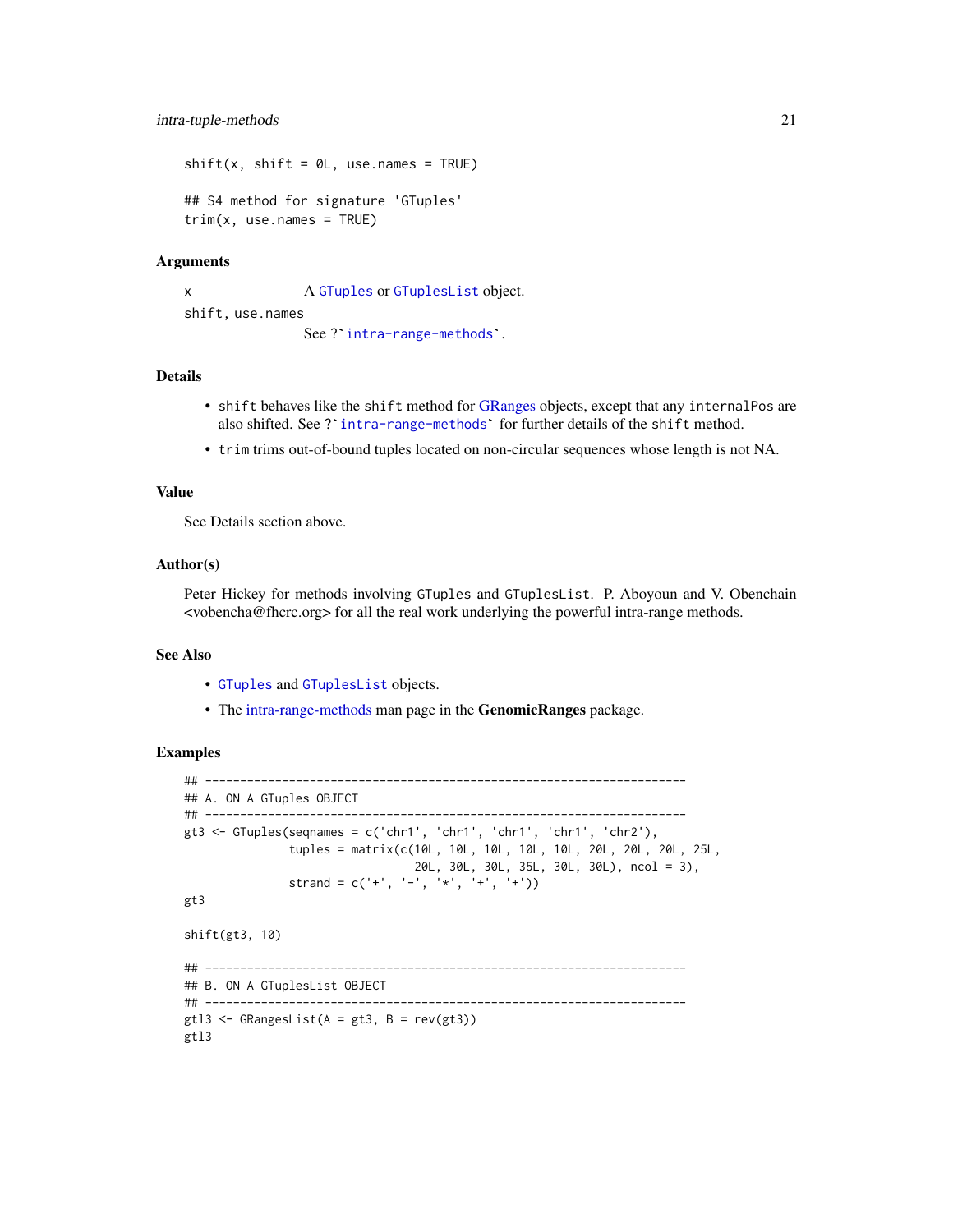```
shift(gtl3, IntegerList(10, 100))
```
<span id="page-21-1"></span>nearest-methods *Finding the nearest genomic tuple/range neighbour*

#### Description

The nearest, precede, follow, distance and distanceToNearest methods for [GTuples](#page-5-2) objects and subclasses.

**NOTE:** These methods treat the tuples as if they were ranges, with ranges given by  $[pos_1, pos_m]$ and where  $m$  is the size, GTuples-method of the tuples. This is done via inheritance so that a [GTuples](#page-5-1) object is treated as a [GRanges](#page-0-0) and the appropriate method is dispatched upon.

#### Usage

```
## S4 method for signature 'GTuples, GTuples'
precede(x, subject, select = c("arbitrary", "all"),
        ignore.strand = FALSE, ...)
## S4 method for signature 'GTuples,missing'
precede(x, subject, select = c("arbitrary", "all"),
        ignore.strand = FALSE, ...)
## S4 method for signature 'GTuples,GTuples'
follow(x, subject, select = c("arbitrary", "all"),ignore.strand=FALSE, ...)
## S4 method for signature 'GTuples,missing'
follow(x, subject, select = c("arbitrary", "all"),
       ignore.strand = FALSE, ...)## S4 method for signature 'GTuples,GTuples'
nearest(x, subject, select = c("arbitrary", "all"),
        ignore.strand = FALSE, ...)
## S4 method for signature 'GTuples,missing'
nearest(x, subject, select = c("arbitrary", "all"),
        ignore.strand = FALSE, ...)
## S4 method for signature 'GTuples,GTuples'
distanceToNearest(x, subject, ignore.strand = FALSE,
                  ...)
## S4 method for signature 'GTuples,missing'
distanceToNearest(x, subject, ignore.strand = FALSE,
                  ...)
## S4 method for signature 'GTuples,GTuples'
distance(x, y, ignore.strand = FALSE, ...)
```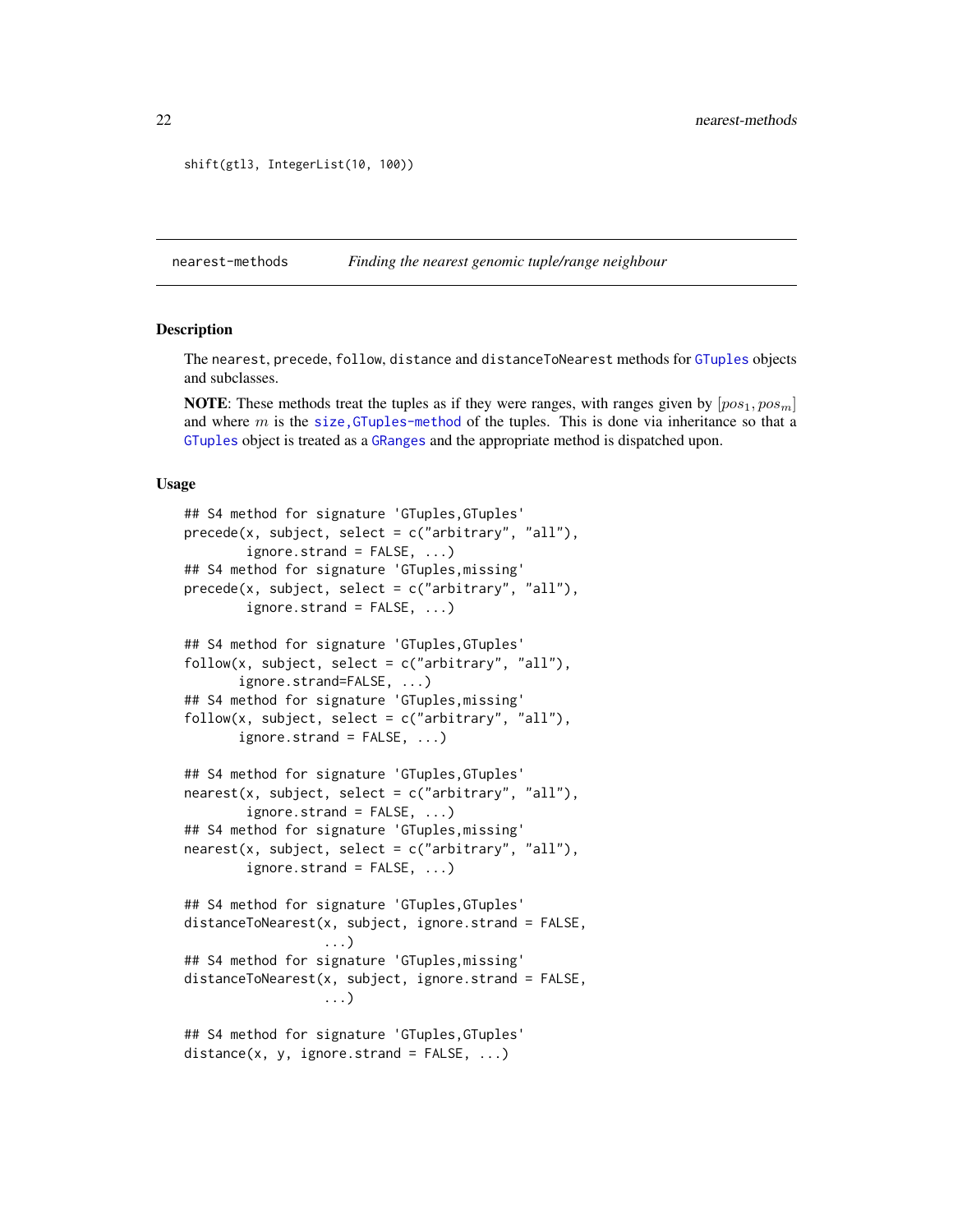#### <span id="page-22-0"></span>**Arguments**

| $\mathsf{x}$  | The query GTuples instance.                                                                                                                                                                |
|---------------|--------------------------------------------------------------------------------------------------------------------------------------------------------------------------------------------|
| subject       | The subject GTuples instance within which the nearest neighbours are found.<br>Can be missing, in which case x is also the subject.                                                        |
| y             | For the distance method, a GTuples or GRanges instance. Cannot be missing.<br>If $x$ and $y$ are not the same length, the shortest will be recycled to match the<br>length of the longest. |
| select        | Logic for handling ties. By default, all methods select a single tuple/range (ar-<br>bitrary for nearest, the first by order in subject for precede, and the last for<br>follow).          |
|               | When select $=$ "all" a Hits object is returned with all matches for x. If x does<br>not have a match in subject the x is not included in the Hits object.                                 |
| ignore.strand | A logical indicating if the strand of the input tuples/ranges should be ignored.<br>When TRUE, strand is set to $'+'.$                                                                     |
| $\cdots$      | Additional arguments for methods.                                                                                                                                                          |

# Details

- nearest: Performs conventional nearest neighbour finding. Returns an integer vector containing the index of the nearest neighbour tuple/range in subject for each range in x. If there is no nearest neighbour NA is returned. For details of the algorithm see the man page in IRanges, ?nearest.
- precede: For each range in x, precede returns the index of the tuple/range in subject that is directly preceded by the tuple/range in x. Overlapping tuples/ranges are excluded. NA is returned when there are no qualifying tuples/ranges in subject.
- follow: The opposite of precede, follow returns the index of the tuple/range in subject that is directly followed by the tuple/range in x. Overlapping tuples/ranges are excluded. NA is returned when there are no qualifying tuples/ranges in subject.
- Orientation and Strand: The relevant orientation for precede and follow is 5' to 3', consistent with the direction of translation. Because positional numbering along a chromosome is from left to right and transcription takes place from 5' to 3', precede and follow can appear to have 'opposite' behaviour on the + and - strand. Using positions 5 and 6 as an example, 5 precedes 6 on the + strand but follows 6 on the - strand.

A tuple/range with strand  $*$  can be compared to tuples/ranges on either the  $*$  or  $-$  strand. Below we outline the priority when tuples/ranges on multiple strands are compared. When ignore.strand=TRUE all tuples/ranges are treated as if on the + strand.

- x on + strand can match to tuples/ranges on both + and \* strands. In the case of a tie the first tuple/range by order is chosen.
- x on strand can match to tuples/ranges on both and \* strands. In the case of a tie the first tuple/range by order is chosen.
- x on \* strand can match to tuples/ranges on any of +, or \* strands. In the case of a tie the first tuple/range by order is chosen.
- distanceToNearest: Returns the distance for each tuple/range in x to its nearest neighbour in the subject.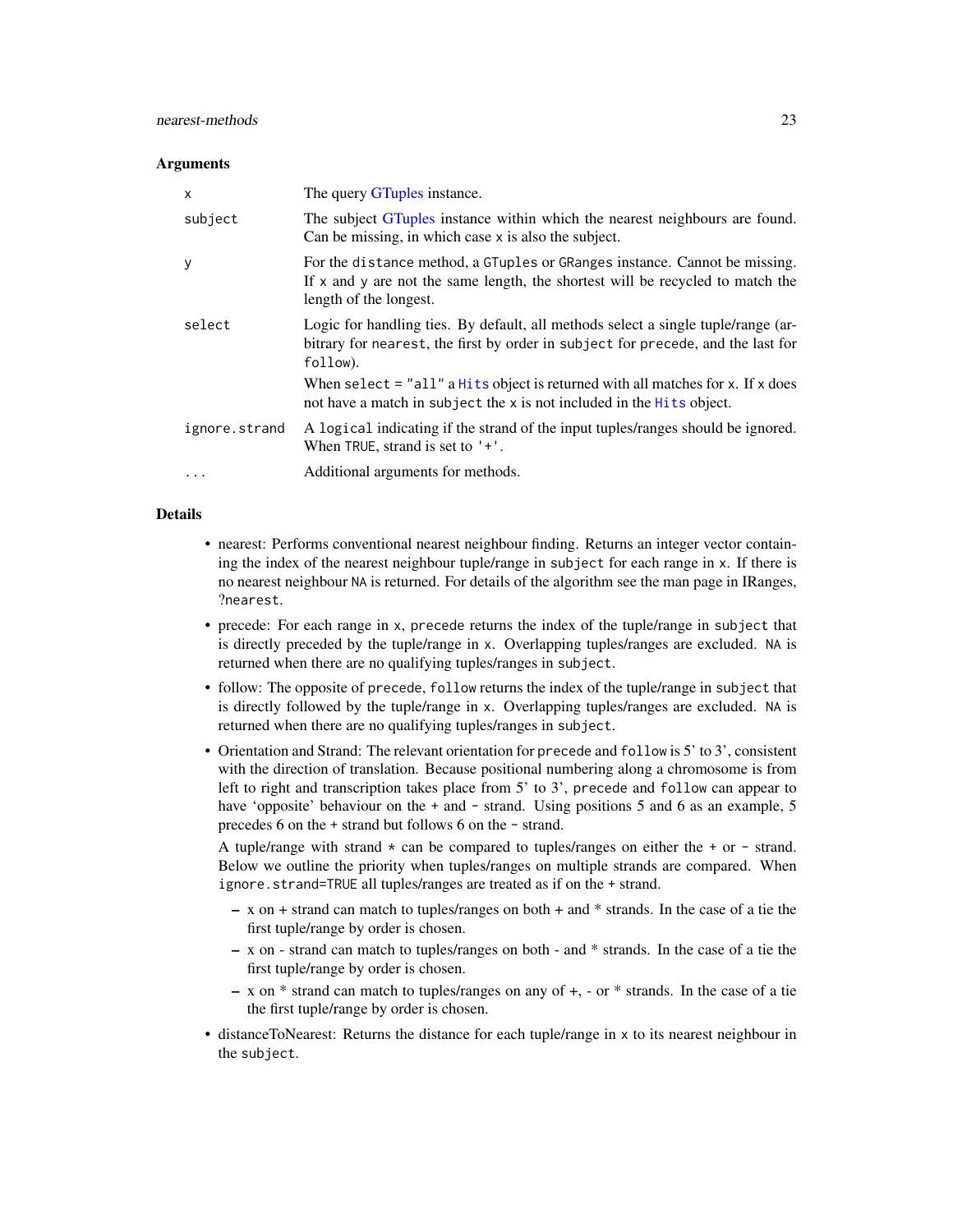<span id="page-23-0"></span>• distance: Returns the distance for each tuple/range in x to the range in y. The behaviour of distance has changed in Bioconductor 2.12. See the man page ?distance in IRanges for details.

#### Value

For nearest, precede and follow, an integer vector of indices in subject, or a[Hits](#page-0-0) if select = "all".

For distanceToNearest, a [Hits](#page-0-0) object with a column for the query index (from), subject index (to) and the distance between the pair.

For distance, an integer vector of distances between the tuples/ranges in x and y.

#### Author(s)

Peter Hickey for methods involving [GTuples](#page-5-1). P. Aboyoun and V. Obenchain <vobencha@fhcrc.org> for all the real work underlying the powerful nearest methods.

# See Also

- The [GTuples](#page-5-1) and [GRanges](#page-0-0) classes.
- [GenomicRanges](#page-0-0) and [GRanges](#page-0-0) classes in the GenomicRanges package.
- The IPos Ranges class in the IRanges package.
- The [Hits](#page-0-0) class in the S4Vectors package.
- The [nearest-methods](#page-21-1) man page in the **GenomicRanges** package.
- [findOverlaps-methods](#page-2-2) for finding just the overlapping ranges.

```
## -----------------------------------------------------------
## precede() and follow()
## -----------------------------------------------------------
query <- GTuples("A", matrix(c(5L, 20L, 6L, 21L), ncol = 2), strand = "+")
subject <- GTuples("A", matrix(c(rep(c(10L, 15L), 2), rep(c(11L, 16L), 2)),
                               ncol = 2,
                        strand = c("+", "+", "--", "--")precede(query, subject)
follow(query, subject)
strand(query) <- "-"
precede(query, subject)
follow(query, subject)
## ties choose first in order
query <- GTuples("A", matrix(c(10L, 11L), ncol = 2), c("+", "-", "*"))
subject <- GTuples("A", matrix(c(rep(c(5L, 15L), each = 3),
                                 rep(c(6L, 16L), each = 3)), ncol = 2),rep(c("''+", "-"", "**"), 2))precede(query, subject)
precede(query, rev(subject))
```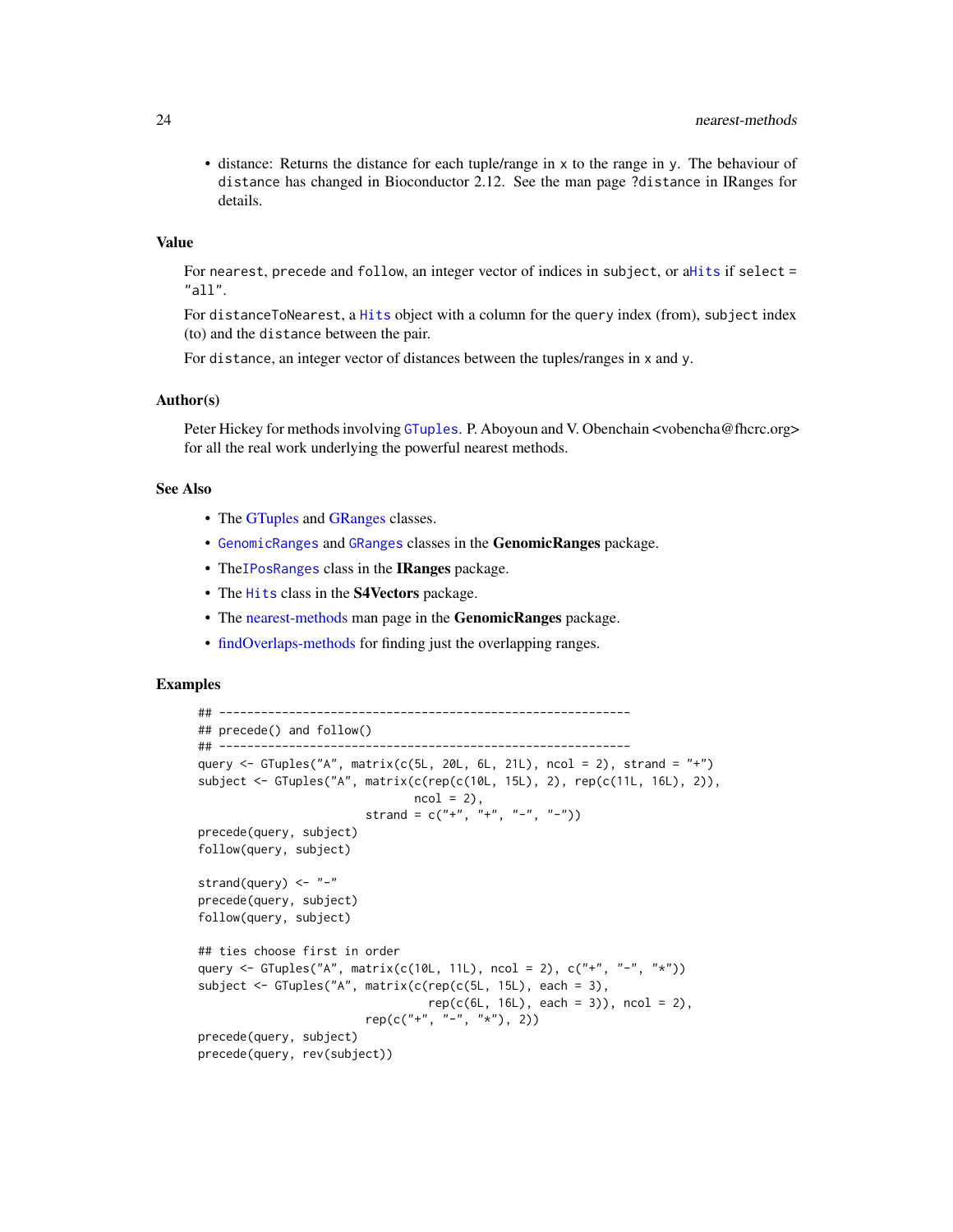```
## ignore.strand = TRUE treats all ranges as '+'
precede(query[1], subject[4:6], select="all", ignore.strand = FALSE)
precede(query[1], subject[4:6], select="all", ignore.strand = TRUE)
## -----------------------------------------------------------
## nearest()
## -----------------------------------------------------------
## When multiple tuples overlap an "arbitrary" tuple is chosen
query <- GTuples("A", matrix(c(5L, 15L), ncol = 2))
subject <- GTuples("A", matrix(c(1L, 15L, 5L, 19L), ncol = 2))
nearest(query, subject)
## select = "all" returns all hits
nearest(query, subject, select = "all")
## Tuples in 'x' will self-select when 'subject' is present
query <- GTuples("A", matrix(c(1L, 10L, 6L, 15L), ncol = 2))
nearest(query, query)
## Tuples in 'x' will not self-select when 'subject' is missing
nearest(query)
## -----------------------------------------------------------
## distance(), distanceToNearest()
## -----------------------------------------------------------
## Adjacent, overlap, separated by 1
query <- GTuples("A", matrix(c(1L, 2L, 10L, 5L, 8L, 11L), ncol = 2))
subject <- GTuples("A", matrix(c(6L, 5L, 13L, 10L, 10L, 15L), ncol = 2))
distance(query, subject)
## recycling
distance(query[1], subject)
query \le GTuples(c("A", "B"), matrix(c(1L, 5L, 2L, 6L), ncol = 2))
distanceToNearest(query, subject)
```
tuples-squeezers *Squeeze the tuples out of a tuples-based object*

#### Description

S4 generic functions for squeezing the tuples out of a tuples-based object. Similar to the S4 generic functions for squeezing the ranges out of a ranged-based object, see [granges](#page-0-0) and [grglist.](#page-0-0)

gtuples returns them as a [GTuples](#page-5-1) object, and gtlist as a [GTuplesList](#page-15-1) object.

#### Usage

```
gtuples(x, use.mcols=FALSE, ...)
gtlist(x, use.mcols=FALSE, ...)
```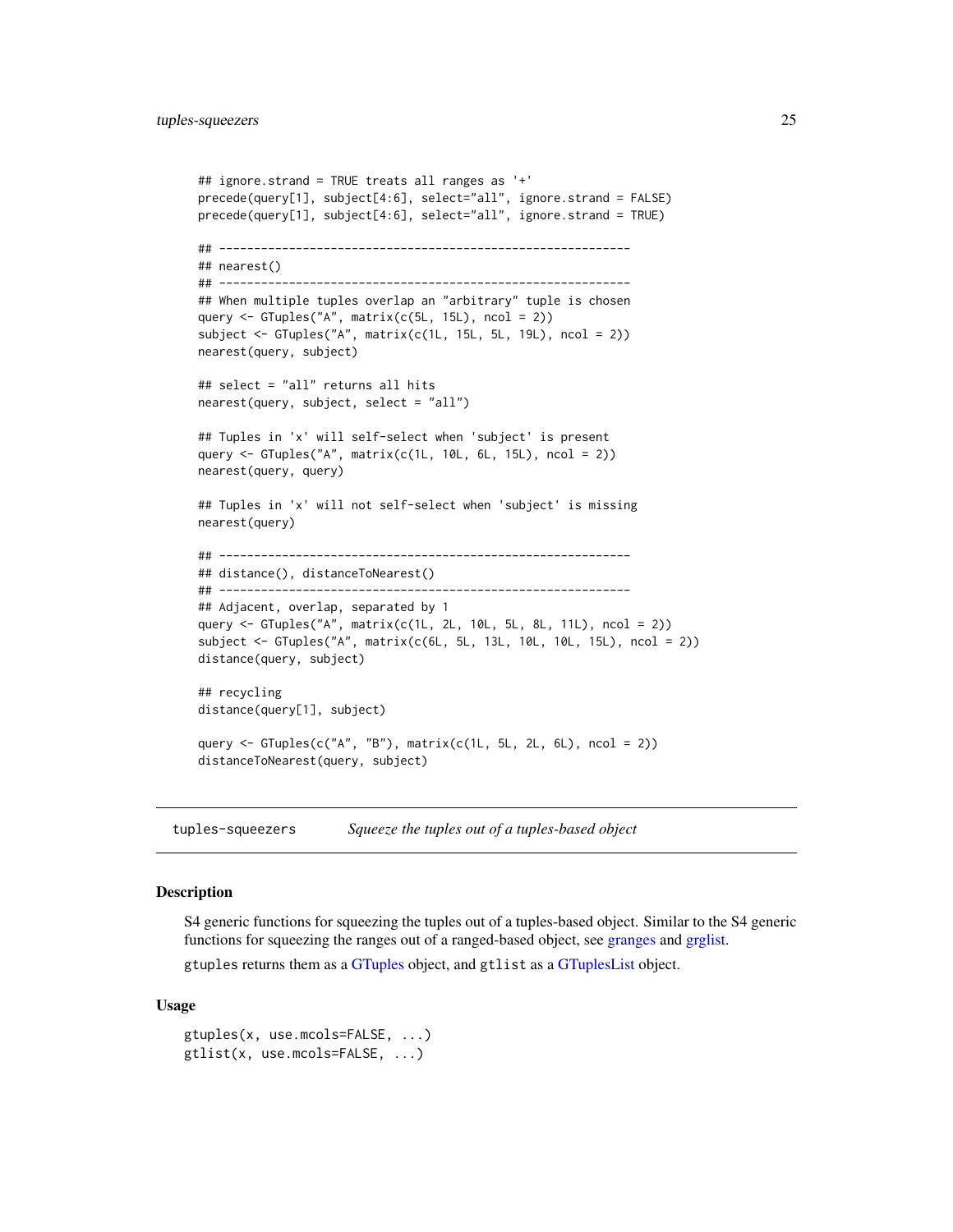#### <span id="page-25-0"></span>Arguments

| X         | A tuples-based object.                                                                                                                                   |
|-----------|----------------------------------------------------------------------------------------------------------------------------------------------------------|
| use.mcols | TRUE or FALSE (the default). Whether the metadata columns on x (accessible<br>with $\text{mcols}(x)$ should be propagated to the returned object or not. |
| $\cdots$  | Additional arguments, for use in specific methods.                                                                                                       |

# Details

The MethylationTuples (<https://github.com/PeteHaitch/MethylationTuples>) package defines and document methods for various types of tuples-based objects.

Other Bioconductor packages might as well.

Note that these functions can be seen as a specific kind of *object getters* as well as functions performing coercion.

# Value

A [GTuples](#page-5-1) object for gtuples.

A [GTuplesList](#page-15-1) object for gtlist.

If x is a vector-like object, the returned object is expected to be *parallel* to x, that is, the i-th element in the output corresponds to the i-th element in the input. If x has names on it, they're propagated to the returned object. If use.mcols is TRUE and x has metadata columns on it (accessible with  $mcols(x)$ , they're propagated to the returned object.

#### Author(s)

Peter Hickey

# See Also

• [GTuples](#page-5-1) and [GTuplesList](#page-15-1) objects.

#### Examples

```
## See ?MethPat in the MethylationTuples package (GitHub-only package) for some
## examples.
```
Undefined methods *Undefined methods*

# Description

These are methods defined for [GRanges](#page-0-0) and [GRangesList](#page-0-0) objects that have no well-defined equivalent for [GTuples](#page-5-1) or [GTuplesList](#page-15-1). Therefore, I have explicitly written methods for these that return errors when called.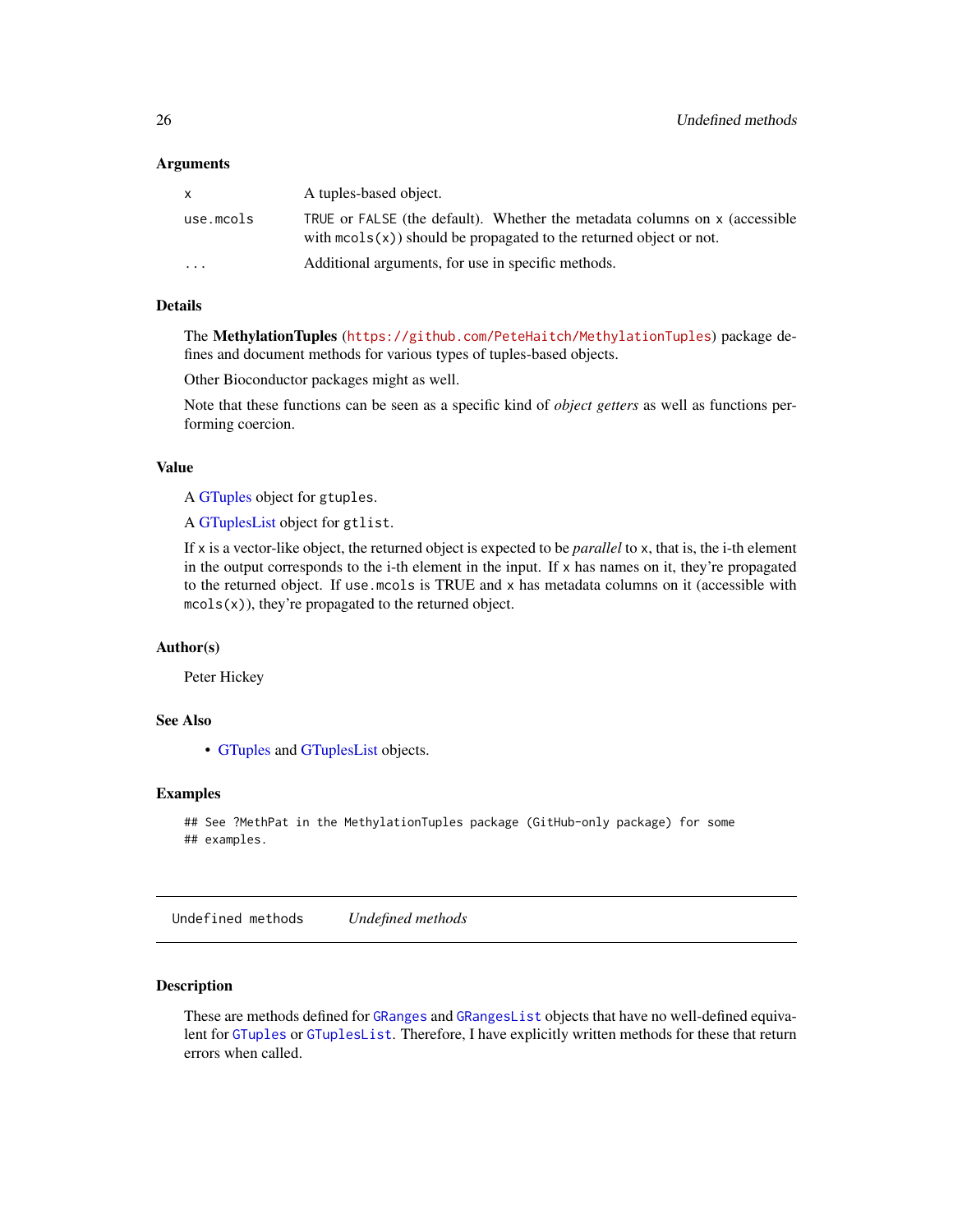# Undefined methods 27

# Examples

```
gt3 <- GTuples(seqnames = c('chr1', 'chr1', 'chr1', 'chr1', 'chr2'),
               tuples = matrix(c(10L, 10L, 10L, 10L, 10L, 20L, 20L, 20L, 25L,
                                  20L, 30L, 30L, 35L, 30L, 30L), ncol = 3),
                strand = c('+'', '-'', '*/', '+'', '+''))## Not run:
# Will return errors
narrow(gt3)
reduce(gt3)
```
## End(Not run)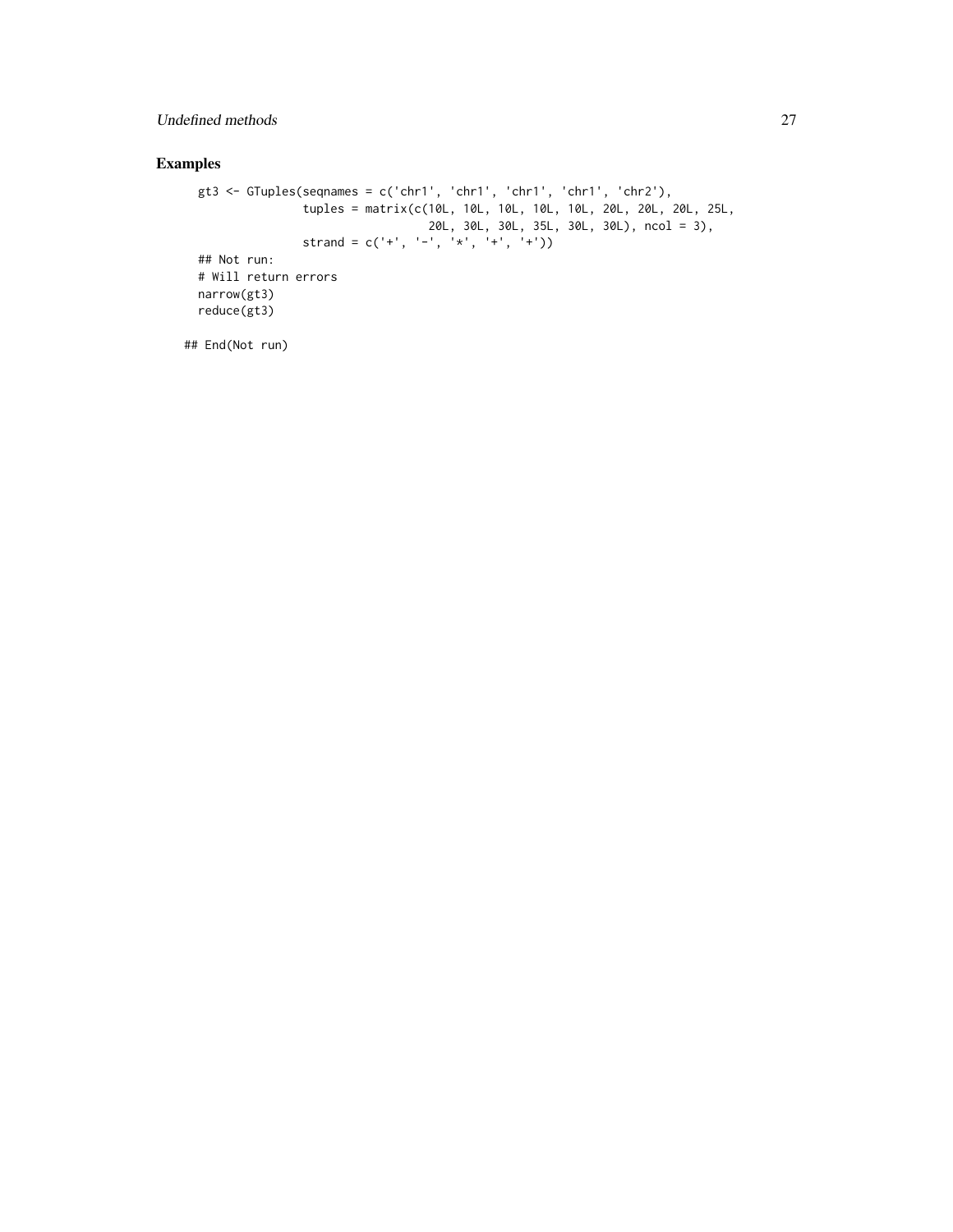# <span id="page-27-0"></span>**Index**

∗ methods findOverlaps-methods, [3](#page-2-0) GTuples-comparison, [12](#page-11-0) intra-tuple-methods, [20](#page-19-0) tuples-squeezers, [25](#page-24-0) ∗ utilities findOverlaps-methods, [3](#page-2-0) intra-tuple-methods, [20](#page-19-0) nearest-methods, [22](#page-21-0) [,GTuples-method *(*GTuples-class*)*, [6](#page-5-0) [,GTuplesList,ANY-method *(*GTuplesList-class*)*, [16](#page-15-0) [<-,GTuples-method *(*GTuples-class*)*, [6](#page-5-0) [<-,GTuplesList,ANY,ANY,ANY-method *(*GTuplesList-class*)*, [16](#page-15-0) [[<-,GTuplesList,ANY,ANY,ANY-method *(*GTuplesList-class*)*, [16](#page-15-0) \$,GTuples-method *(*GTuples-class*)*, [6](#page-5-0) \$<-,GTuples,numeric-method *(*GTuples-class*)*, [6](#page-5-0) %in%, *[14](#page-13-0)*

as.character,GTuples-method *(*GTuples-class*)*, [6](#page-5-0) as.data.frame,GTuples-method *(*GTuples-class*)*, [6](#page-5-0) as.factor,GTuples-method *(*GTuples-class*)*, [6](#page-5-0)

```
c,GTuples-method (GTuples-class), 6
CharacterList, 16
class:GTuples (GTuples-class), 6
class:GTuplesList (GTuplesList-class),
        16
coerce,GRanges,GTuples-method
        (GTuples-class), 6
coerce,GTuplesList,data.frame-method
        (GTuplesList-class), 16
coerce,GTuplesList,GRangesList-method
        (GTuplesList-class), 16
```
coerce,GTuplesList,list-method *(*GTuplesList-class*)*, [16](#page-15-0) CompressedIRangesList, *[16](#page-15-0)* countOverlaps *(*findOverlaps-methods*)*, [3](#page-2-0) countOverlaps,GTuples,GTuples-method *(*findOverlaps-methods*)*, [3](#page-2-0) coverage,GTuples-method *(*Undefined methods*)*, [26](#page-25-0) coverage,GTuplesList-method *(*Undefined methods*)*, [26](#page-25-0)

data.frame, *[7](#page-6-0)* DataFrame, *[6](#page-5-0)[–10](#page-9-0)*, *[17](#page-16-0)* DataFrameList, *[19](#page-18-0)* disjoin,GTuples-method *(*Undefined methods*)*, [26](#page-25-0) disjoin,GTuplesList-method *(*Undefined methods*)*, [26](#page-25-0) disjointBins,GTuples-method *(*Undefined methods*)*, [26](#page-25-0) distance,GTuples,GTuples-method *(*nearest-methods*)*, [22](#page-21-0) distanceToNearest,GTuples,GTuples-method *(*nearest-methods*)*, [22](#page-21-0) distanceToNearest,GTuples,missing-method *(*nearest-methods*)*, [22](#page-21-0) DNAStringSet, *[10](#page-9-0)* duplicated, *[13,](#page-12-0) [14](#page-13-0)* duplicated,GTuples-method *(*GTuples-comparison*)*, [12](#page-11-0) duplicated.GTuples *(*GTuples-comparison*)*, [12](#page-11-0)

elementMetadata,GTuplesList-method *(*GTuplesList-class*)*, [16](#page-15-0) elementMetadata<-,GTuples-method *(*GTuples-class*)*, [6](#page-5-0) elementMetadata<-,GTuplesList-method *(*GTuplesList-class*)*, [16](#page-15-0) end,GTuples-method *(*GTuples-class*)*, [6](#page-5-0)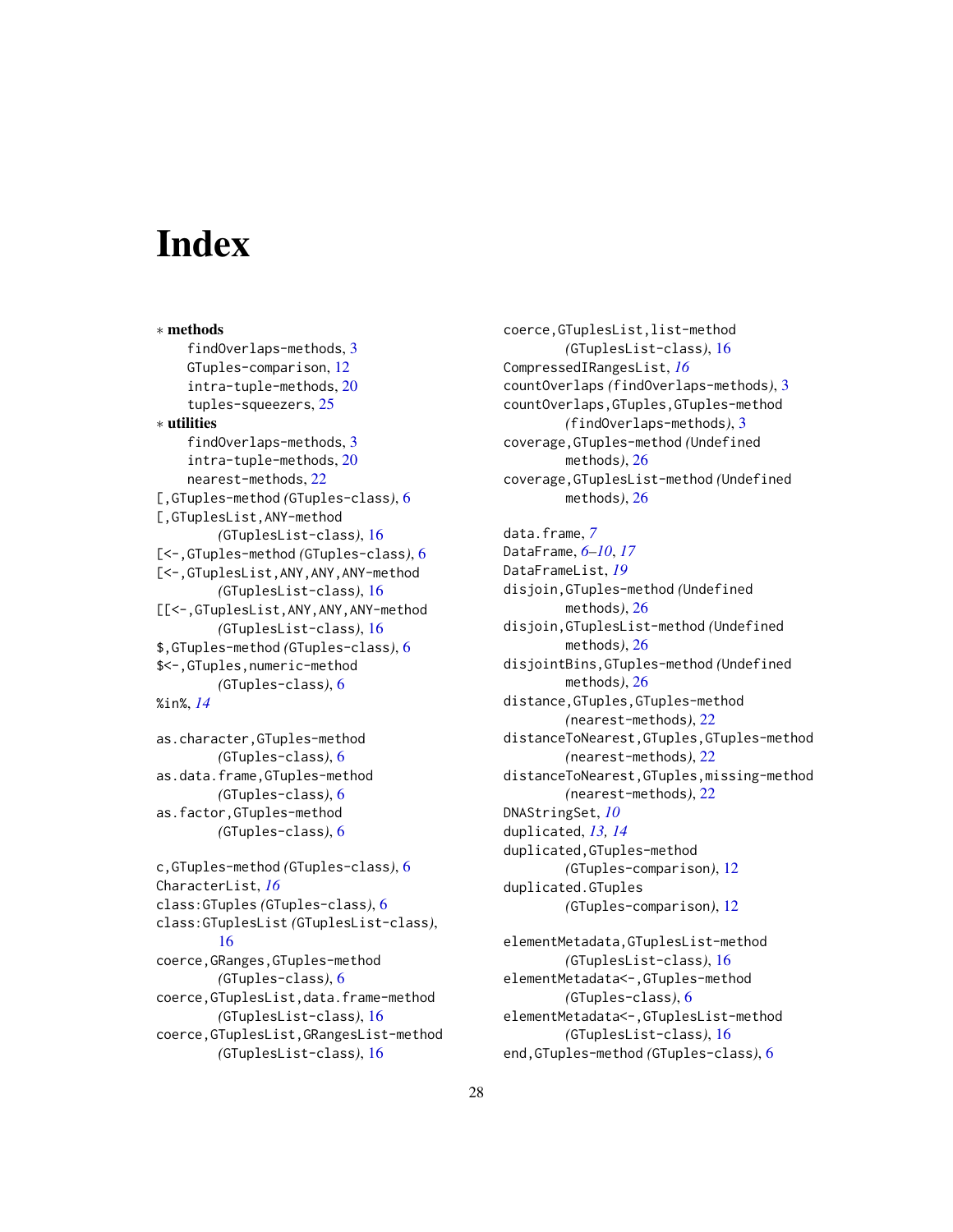#### INDEX 29

end,GTuplesList-method *(*GTuplesList-class*)*, [16](#page-15-0) end<-,GTuples-method *(*GTuples-class*)*, [6](#page-5-0) end<-,GTuplesList-method *(*GTuplesList-class*)*, [16](#page-15-0)

findOverlaps, *[3](#page-2-0)*, *[5](#page-4-0)* findOverlaps *(*findOverlaps-methods*)*, [3](#page-2-0) findOverlaps,GTuples,GTuples-method *(*findOverlaps-methods*)*, [3](#page-2-0) findOverlaps-methods, [3,](#page-2-0) *[14](#page-13-0)*, *[19](#page-18-0)*, *[24](#page-23-0)* flank,GTuples-method *(*Undefined methods*)*, [26](#page-25-0) flank,GTuplesList-method *(*Undefined methods*)*, [26](#page-25-0) follow,GTuples,GTuples-method *(*nearest-methods*)*, [22](#page-21-0) follow,GTuples,missing-method *(*nearest-methods*)*, [22](#page-21-0)

GAlignmentPairs, *[10](#page-9-0)* GAlignments, *[10](#page-9-0)* gaps,GTuples-method *(*Undefined methods*)*, [26](#page-25-0) GenomicRanges, *[3](#page-2-0)*, *[10](#page-9-0)*, *[24](#page-23-0)* GenomicRanges-comparison, *[14](#page-13-0)* GenomicTuples-package, [2](#page-1-0) GRanges, *[4](#page-3-0)[–7](#page-6-0)*, *[10](#page-9-0)*, *[21,](#page-20-0) [22](#page-21-0)*, *[24](#page-23-0)*, *[26](#page-25-0)* granges, *[25](#page-24-0)* granges,GTuples-method *(*GTuples-class*)*, [6](#page-5-0) GRangesList, *[3](#page-2-0)[–5](#page-4-0)*, *[16](#page-15-0)*, *[18,](#page-17-0) [19](#page-18-0)*, *[26](#page-25-0)* grglist, *[25](#page-24-0)* gtlist *(*tuples-squeezers*)*, [25](#page-24-0) GTuples, *[3](#page-2-0)[–5](#page-4-0)*, *[12](#page-11-0)[–14](#page-13-0)*, *[16](#page-15-0)*, *[20–](#page-19-0)[26](#page-25-0)* GTuples *(*GTuples-class*)*, [6](#page-5-0) gtuples *(*tuples-squeezers*)*, [25](#page-24-0) GTuples-class, [6,](#page-5-0) *[19](#page-18-0)* GTuples-comparison, [12](#page-11-0) GTuplesList, *[3](#page-2-0)[–5](#page-4-0)*, *[16](#page-15-0)*, *[20,](#page-19-0) [21](#page-20-0)*, *[25,](#page-24-0) [26](#page-25-0)* GTuplesList *(*GTuplesList-class*)*, [16](#page-15-0) GTuplesList-class, [16](#page-15-0)

# Hits, *[3](#page-2-0)[–5](#page-4-0)*, *[14](#page-13-0)*, *[23,](#page-22-0) [24](#page-23-0)*

IntegerRangesList, *[16](#page-15-0)*, *[19](#page-18-0)* intersect,GTuples,GTuples-method *(*Undefined methods*)*, [26](#page-25-0) intra-range-methods, *[21](#page-20-0)*

intra-tuple-methods, *[14](#page-13-0)*, [20](#page-19-0) IPD *(*GTuples-class*)*, [6](#page-5-0) IPD,GTuples-method *(*GTuples-class*)*, [6](#page-5-0) IPD,GTuplesList-method *(*GTuplesList-class*)*, [16](#page-15-0) IPosRanges, *[24](#page-23-0)* IRanges, *[6](#page-5-0)*, *[10](#page-9-0)* is.unsorted,GTuples-method *(*GTuples-comparison*)*, [12](#page-11-0) isDisjoint,GTuples-method *(*Undefined methods*)*, [26](#page-25-0) isDisjoint,GTuplesList-method *(*Undefined methods*)*, [26](#page-25-0)

lapply, *[19](#page-18-0)* length,GTuples-method *(*GTuples-class*)*, [6](#page-5-0)

mapply, *[19](#page-18-0)* match,GTuples,GTuples-method *(*GTuples-comparison*)*, [12](#page-11-0)

names,GTuples-method *(*GTuples-class*)*, [6](#page-5-0) names<-,GTuples-method *(*GTuples-class*)*, [6](#page-5-0) narrow *(*Undefined methods*)*, [26](#page-25-0) narrow,GTuples-method *(*Undefined methods*)*, [26](#page-25-0) nearest,GTuples,GTuples-method *(*nearest-methods*)*, [22](#page-21-0) nearest,GTuples,missing-method

*(*nearest-methods*)*, [22](#page-21-0) nearest-methods, [22,](#page-21-0) *[24](#page-23-0)*

Ops,GTuples,numeric-method *(*Undefined methods*)*, [26](#page-25-0) order, *[14](#page-13-0)* order,GTuples-method *(*GTuples-comparison*)*, [12](#page-11-0) overlapsAny *(*findOverlaps-methods*)*, [3](#page-2-0) overlapsAny,GTuples,GTuples-method *(*findOverlaps-methods*)*, [3](#page-2-0)

pcompare,GTuples,GTuples-method *(*GTuples-comparison*)*, [12](#page-11-0) pgap,GTuples,GTuples-method *(*Undefined methods*)*, [26](#page-25-0) pintersect,GTuples,GTuples-method *(*Undefined methods*)*, [26](#page-25-0) pintersect,GTuples,GTuplesList-method *(*Undefined methods*)*, [26](#page-25-0)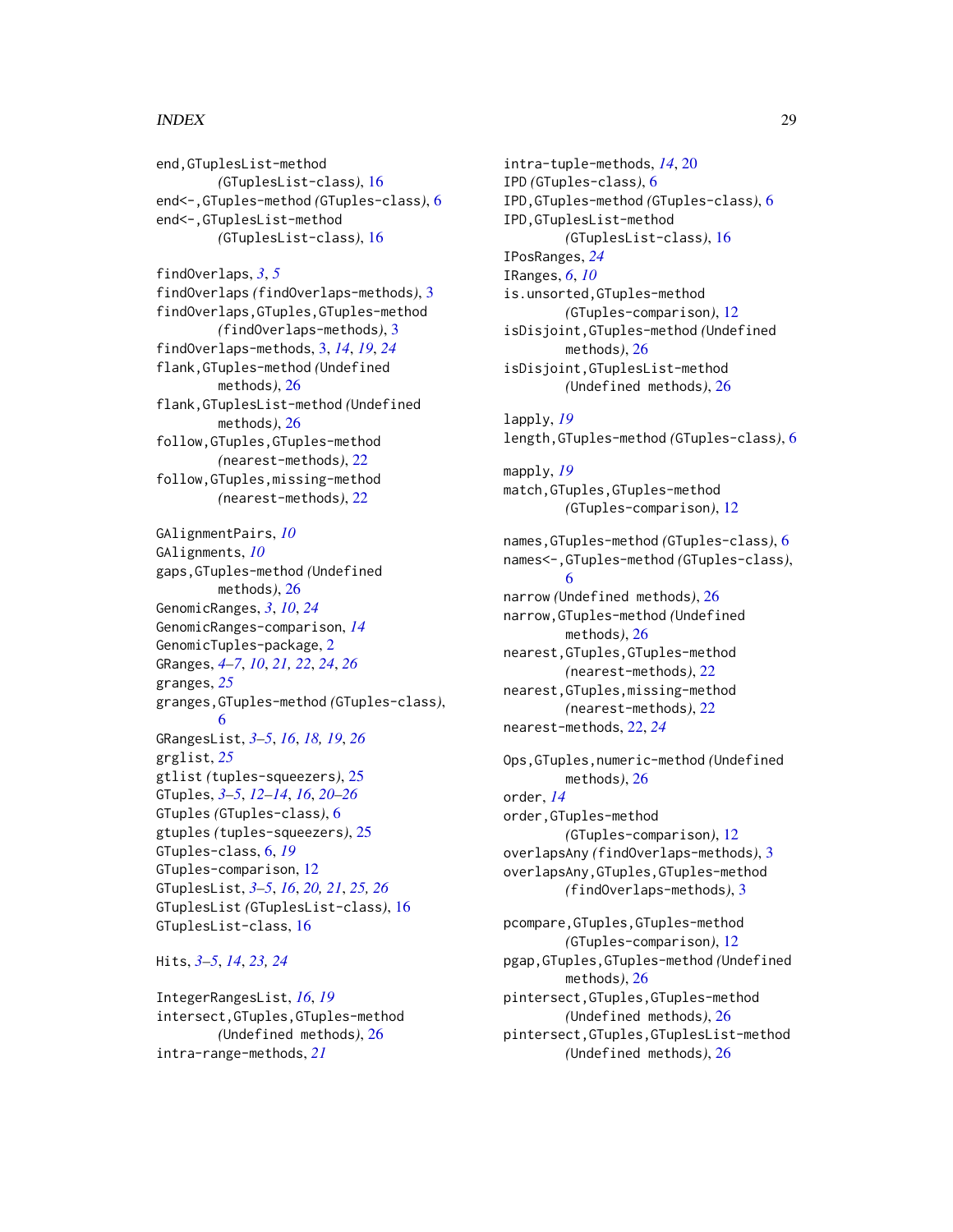pintersect,GTuplesList,GTuples-method *(*Undefined methods*)*, [26](#page-25-0) pintersect,GTuplesList,GTuplesList-method *(*Undefined methods*)*, [26](#page-25-0) precede,GTuples,GTuples-method *(*nearest-methods*)*, [22](#page-21-0) precede,GTuples,missing-method *(*nearest-methods*)*, [22](#page-21-0) promoters,GTuples-method *(*Undefined methods*)*, [26](#page-25-0) promoters,GTuplesList-method *(*Undefined methods*)*, [26](#page-25-0) psetdiff,GTuples,GTuples-method *(*Undefined methods*)*, [26](#page-25-0) psetdiff,GTuples,GTuplesList-method *(*Undefined methods*)*, [26](#page-25-0) psetdiff,GTuplesList,GTuplesList-method *(*Undefined methods*)*, [26](#page-25-0) punion,GTuples,GTuples-method *(*Undefined methods*)*, [26](#page-25-0) punion,GTuples,GTuplesList-method *(*Undefined methods*)*, [26](#page-25-0) punion,GTuplesList,GTuples-method *(*Undefined methods*)*, [26](#page-25-0) range,GTuples-method *(*Undefined methods*)*, [26](#page-25-0) range,GTuplesList-method *(*Undefined methods*)*, [26](#page-25-0) ranges,GTuples-method *(*GTuples-class*)*, [6](#page-5-0) ranges,GTuplesList-method *(*GTuplesList-class*)*, [16](#page-15-0) ranges<-,GTuples-method *(*GTuples-class*)*, [6](#page-5-0) ranges<-,GTuplesList-method *(*GTuplesList-class*)*, [16](#page-15-0) rank, *[14](#page-13-0)* rank,GTuples-method *(*GTuples-comparison*)*, [12](#page-11-0) reduce,GTuples-method *(*Undefined methods*)*, [26](#page-25-0) reduce,GTuplesList-method *(*Undefined methods*)*, [26](#page-25-0) relistToClass,GTuples-method *(*GTuplesList-class*)*, [16](#page-15-0) replaceROWS,NULL-method *(*Undefined methods*)*, [26](#page-25-0) resize,GTuples-method *(*Undefined methods*)*, [26](#page-25-0)

resize,GTuplesList-method *(*Undefined methods*)*, [26](#page-25-0) restrict,GTuplesList-method *(*Undefined methods*)*, [26](#page-25-0) Rle, *[6,](#page-5-0) [7](#page-6-0)*, *[9,](#page-8-0) [10](#page-9-0)* RleList, *[16](#page-15-0)*, *[19](#page-18-0)* sapply, *[19](#page-18-0)* score,GTuples-method *(*GTuples-class*)*, [6](#page-5-0) score,GTuplesList-method *(*GTuplesList-class*)*, [16](#page-15-0)

score<-,GTuples-method *(*GTuples-class*)*, [6](#page-5-0) score<-,GTuplesList-method *(*GTuplesList-class*)*, [16](#page-15-0) selfmatch,GTuples-method *(*GTuples-comparison*)*, [12](#page-11-0) Seqinfo, *[17](#page-16-0)* seqinfo, *[10](#page-9-0)*, *[19](#page-18-0)* seqinfo,GTuples-method *(*GTuples-class*)*, [6](#page-5-0) seqinfo,GTuplesList-method *(*GTuplesList-class*)*, [16](#page-15-0) seqinfo<-,GTuples-method *(*GTuples-class*)*, [6](#page-5-0) seqinfo<-,GTuplesList-method *(*GTuplesList-class*)*, [16](#page-15-0) seqlevels, *[8](#page-7-0)*, *[17](#page-16-0)* seqlevelsStyle, *[8](#page-7-0)*, *[17](#page-16-0)* seqnames, *[4](#page-3-0)* seqnames,GTuples-method *(*GTuples-class*)*, [6](#page-5-0) seqnames,GTuplesList-method *(*GTuplesList-class*)*, [16](#page-15-0) seqnames<-,GTuples-method *(*GTuples-class*)*, [6](#page-5-0) seqnames<-,GTuplesList-method *(*GTuplesList-class*)*, [16](#page-15-0) setdiff,GTuples,GTuples-method *(*Undefined methods*)*, [26](#page-25-0) shift *(*intra-tuple-methods*)*, [20](#page-19-0) shift,GTuples-method *(*intra-tuple-methods*)*, [20](#page-19-0) shift,GTuplesList-method *(*intra-tuple-methods*)*, [20](#page-19-0) show,GTuples-method *(*GTuples-class*)*, [6](#page-5-0) SimpleList, *[16,](#page-15-0) [17](#page-16-0)* size *(*GTuples-class*)*, [6](#page-5-0) size,GTuples-method *(*GTuples-class*)*, [6](#page-5-0)